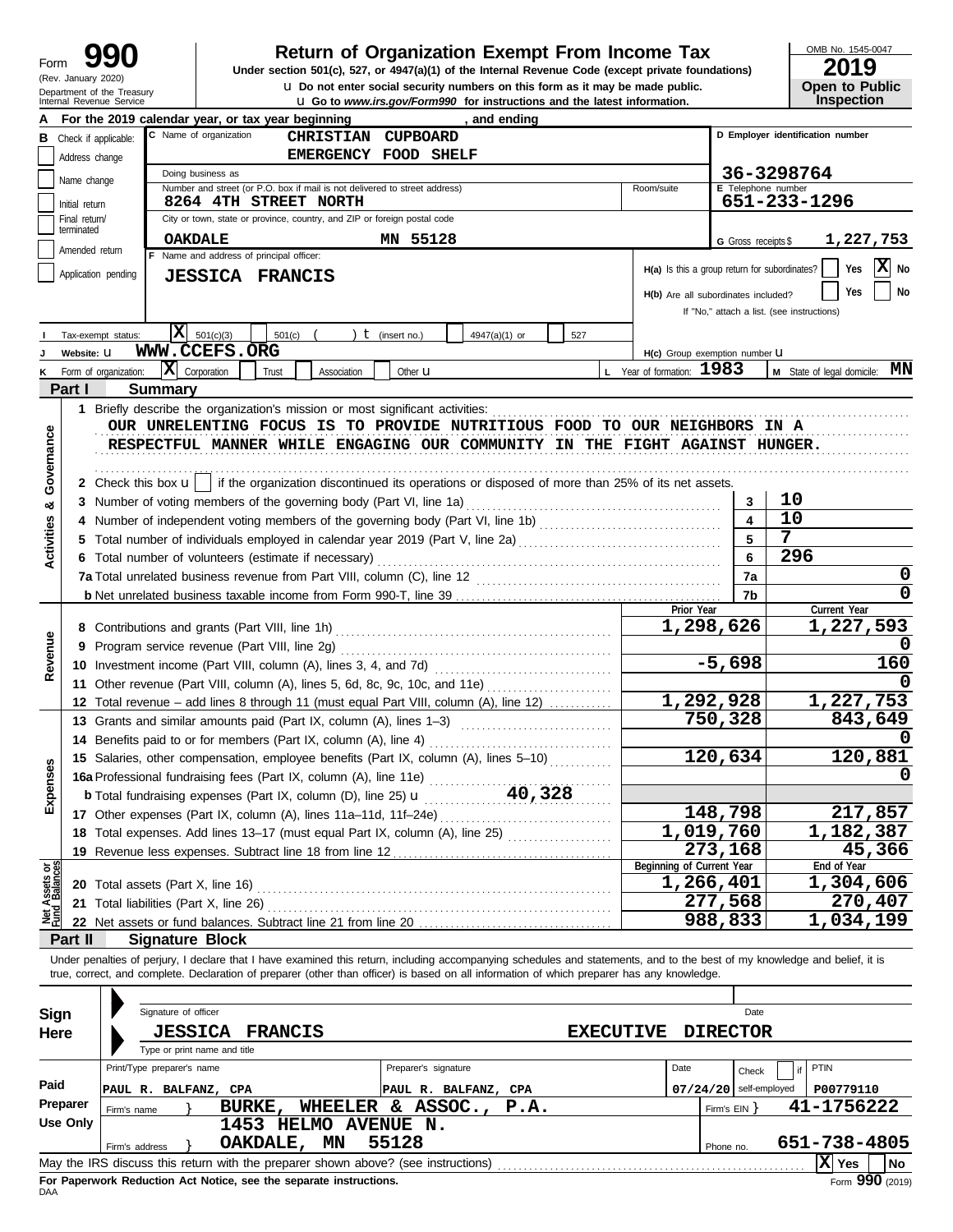|                   |                  | Form 990 (2019) CHRISTIAN CUPBOARD                                                                                                   |                        | 36-3298764                                                                                                                                                                                                                                                                                                                                                                                                                                                                         |  | Page 2                                                      |
|-------------------|------------------|--------------------------------------------------------------------------------------------------------------------------------------|------------------------|------------------------------------------------------------------------------------------------------------------------------------------------------------------------------------------------------------------------------------------------------------------------------------------------------------------------------------------------------------------------------------------------------------------------------------------------------------------------------------|--|-------------------------------------------------------------|
|                   | Part III         | <b>Statement of Program Service Accomplishments</b>                                                                                  |                        |                                                                                                                                                                                                                                                                                                                                                                                                                                                                                    |  |                                                             |
|                   |                  | 1 Briefly describe the organization's mission:                                                                                       |                        | OUR UNRELENTING FOCUS IS TO PROVIDE NUTRITIOUS FOOD TO OUR NEIGHBORS IN A<br>RESPECTFUL MANNER WHILE ENGAGING OUR COMMUNITY IN THE FIGHT AGAINST HUNGER.                                                                                                                                                                                                                                                                                                                           |  |                                                             |
| $\mathbf{2}$<br>3 | services?        | prior Form 990 or 990-EZ?<br>If "Yes," describe these new services on Schedule O.<br>If "Yes," describe these changes on Schedule O. |                        | Did the organization undertake any significant program services during the year which were not listed on the<br>Did the organization cease conducting, or make significant changes in how it conducts, any program<br>Describe the organization's program service accomplishments for each of its three largest program services, as measured by<br>expenses. Section 501(c)(3) and 501(c)(4) organizations are required to report the amount of grants and allocations to others, |  | Yes $\overline{X}$ No<br>$\Box$ Yes $\boxed{\mathbf{X}}$ No |
|                   |                  | the total expenses, and revenue, if any, for each program service reported.                                                          |                        |                                                                                                                                                                                                                                                                                                                                                                                                                                                                                    |  |                                                             |
|                   | 4a (Code:<br>N/A | ) (Expenses \$                                                                                                                       |                        | DIRECTLY, AND THROUGH ITS AGENCY PARTNERS, CCEFS DISTRIBUTED 1,063,673<br>POUNDS OF FOOD AND PERSONAL CARE ITEMS TO INDIVIDUALS IN NEED IN 2019.                                                                                                                                                                                                                                                                                                                                   |  |                                                             |
|                   | N/A              |                                                                                                                                      |                        |                                                                                                                                                                                                                                                                                                                                                                                                                                                                                    |  |                                                             |
|                   |                  |                                                                                                                                      |                        |                                                                                                                                                                                                                                                                                                                                                                                                                                                                                    |  |                                                             |
|                   |                  |                                                                                                                                      |                        |                                                                                                                                                                                                                                                                                                                                                                                                                                                                                    |  |                                                             |
|                   |                  |                                                                                                                                      |                        |                                                                                                                                                                                                                                                                                                                                                                                                                                                                                    |  |                                                             |
|                   |                  |                                                                                                                                      |                        |                                                                                                                                                                                                                                                                                                                                                                                                                                                                                    |  |                                                             |
|                   |                  |                                                                                                                                      |                        |                                                                                                                                                                                                                                                                                                                                                                                                                                                                                    |  |                                                             |
|                   |                  |                                                                                                                                      |                        |                                                                                                                                                                                                                                                                                                                                                                                                                                                                                    |  |                                                             |
|                   |                  |                                                                                                                                      |                        |                                                                                                                                                                                                                                                                                                                                                                                                                                                                                    |  |                                                             |
|                   |                  |                                                                                                                                      |                        |                                                                                                                                                                                                                                                                                                                                                                                                                                                                                    |  |                                                             |
|                   |                  | 4d Other program services (Describe on Schedule O.)                                                                                  |                        |                                                                                                                                                                                                                                                                                                                                                                                                                                                                                    |  |                                                             |
|                   | (Expenses \$     |                                                                                                                                      | including grants of \$ | (Revenue \$                                                                                                                                                                                                                                                                                                                                                                                                                                                                        |  |                                                             |
|                   |                  | 4e Total program service expenses u                                                                                                  | 1,008,767              |                                                                                                                                                                                                                                                                                                                                                                                                                                                                                    |  |                                                             |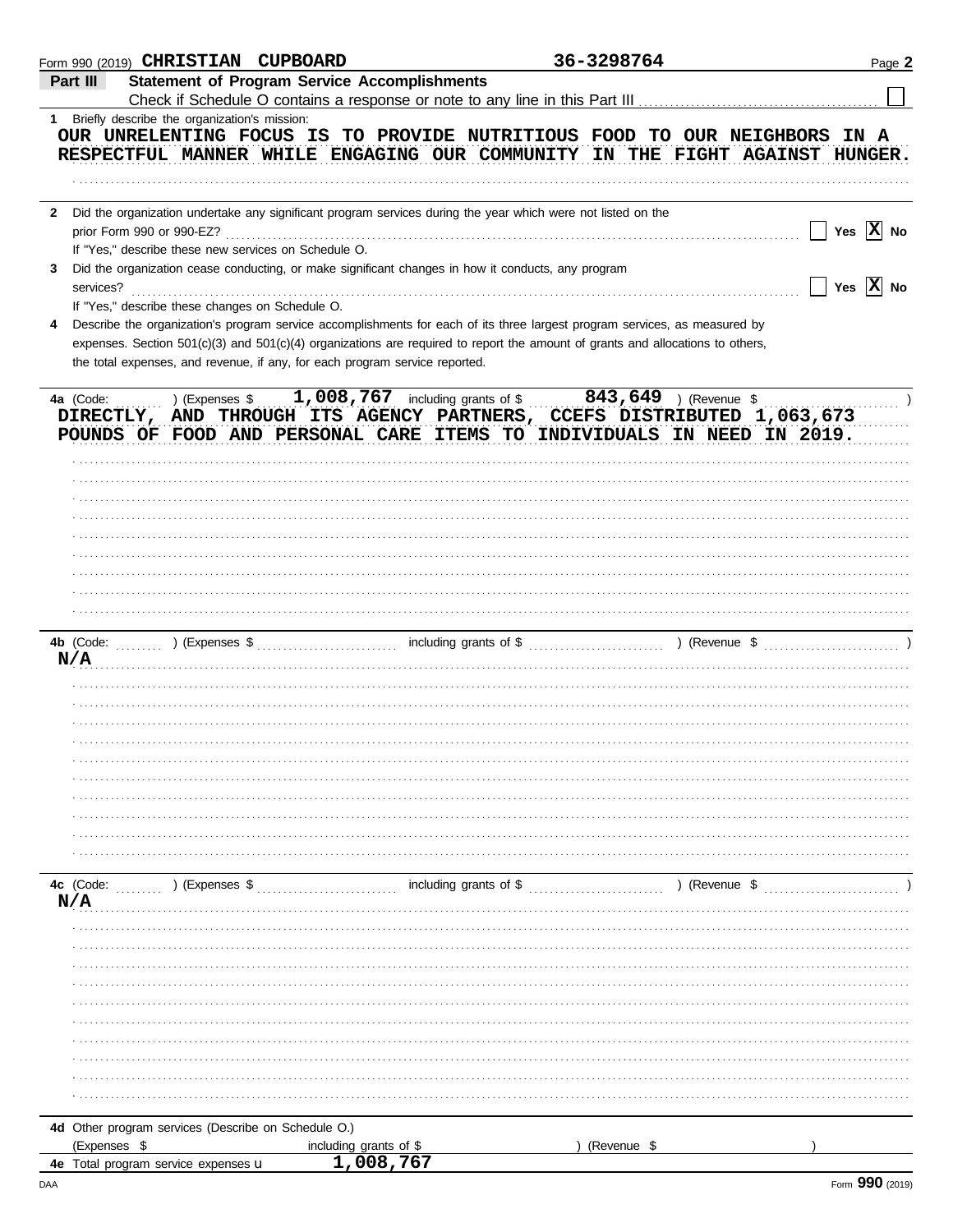**Part IV Checklist of Required Schedules** Form 990 (2019) Page **3 CHRISTIAN CUPBOARD 36-3298764**

|     |                                                                                                                                                                                                   |                 | Yes | No. |
|-----|---------------------------------------------------------------------------------------------------------------------------------------------------------------------------------------------------|-----------------|-----|-----|
| 1   | Is the organization described in section $501(c)(3)$ or $4947(a)(1)$ (other than a private foundation)? If "Yes,"                                                                                 |                 |     |     |
|     | complete Schedule A                                                                                                                                                                               | 1               | х   |     |
| 2   |                                                                                                                                                                                                   | $\mathbf{2}$    | X   |     |
| 3   | Did the organization engage in direct or indirect political campaign activities on behalf of or in opposition to                                                                                  |                 |     |     |
|     | candidates for public office? If "Yes," complete Schedule C, Part I                                                                                                                               | 3               |     | x   |
| 4   | Section 501(c)(3) organizations. Did the organization engage in lobbying activities, or have a section 501(h)                                                                                     |                 |     |     |
|     |                                                                                                                                                                                                   | 4               |     | x   |
| 5   | Is the organization a section $501(c)(4)$ , $501(c)(5)$ , or $501(c)(6)$ organization that receives membership dues,                                                                              |                 |     |     |
|     | assessments, or similar amounts as defined in Revenue Procedure 98-19? If "Yes," complete Schedule C, Part III                                                                                    | 5               |     | x   |
| 6   | Did the organization maintain any donor advised funds or any similar funds or accounts for which donors                                                                                           |                 |     |     |
|     | have the right to provide advice on the distribution or investment of amounts in such funds or accounts? If                                                                                       |                 |     |     |
|     | "Yes," complete Schedule D, Part I                                                                                                                                                                | 6               | х   |     |
| 7   | Did the organization receive or hold a conservation easement, including easements to preserve open space,                                                                                         |                 |     |     |
|     | the environment, historic land areas, or historic structures? If "Yes," complete Schedule D, Part II                                                                                              | 7               |     | x   |
| 8   | Did the organization maintain collections of works of art, historical treasures, or other similar assets? If "Yes,"                                                                               |                 |     |     |
|     | complete Schedule D, Part III                                                                                                                                                                     | 8               |     | x   |
| 9   | Did the organization report an amount in Part X, line 21, for escrow or custodial account liability, serve as a                                                                                   |                 |     |     |
|     | custodian for amounts not listed in Part X; or provide credit counseling, debt management, credit repair, or                                                                                      |                 |     |     |
|     |                                                                                                                                                                                                   | 9               |     | x   |
| 10  | Did the organization, directly or through a related organization, hold assets in donor-restricted endowments                                                                                      | 10              |     | x   |
| 11  | If the organization's answer to any of the following questions is "Yes," then complete Schedule D, Parts VI,                                                                                      |                 |     |     |
|     | VII, VIII, IX, or X as applicable.                                                                                                                                                                |                 |     |     |
| a   | Did the organization report an amount for land, buildings, and equipment in Part X, line 10? If "Yes,"                                                                                            |                 |     |     |
|     |                                                                                                                                                                                                   | 11a             | х   |     |
|     | <b>b</b> Did the organization report an amount for investments—other securities in Part X, line 12, that is 5% or more                                                                            |                 |     |     |
|     | of its total assets reported in Part X, line 16? If "Yes," complete Schedule D, Part VII                                                                                                          | 11b             |     | x   |
| c   | Did the organization report an amount for investments—program related in Part X, line 13, that is 5% or more                                                                                      |                 |     |     |
|     |                                                                                                                                                                                                   | 11c             |     | x   |
| d.  | Did the organization report an amount for other assets in Part X, line 15, that is 5% or more of its total assets                                                                                 |                 |     |     |
|     | reported in Part X, line 16? If "Yes," complete Schedule D, Part IX                                                                                                                               | 11d             |     | X   |
|     | Did the organization report an amount for other liabilities in Part X, line 25? If "Yes," complete Schedule D, Part X                                                                             | 11e             |     | X   |
| f   | Did the organization's separate or consolidated financial statements for the tax year include a footnote that addresses                                                                           |                 |     |     |
|     | the organization's liability for uncertain tax positions under FIN 48 (ASC 740)? If "Yes," complete Schedule D, Part X                                                                            | 11f             |     | x   |
| 12a | Did the organization obtain separate, independent audited financial statements for the tax year? If "Yes," complete                                                                               |                 |     |     |
|     |                                                                                                                                                                                                   | 12a             |     | x   |
| b   | Was the organization included in consolidated, independent audited financial statements for the tax year? If                                                                                      |                 |     |     |
|     | "Yes," and if the organization answered "No" to line 12a, then completing Schedule D, Parts XI and XII is optional                                                                                | 12b             |     | X   |
| 13  |                                                                                                                                                                                                   | 13              |     | X   |
| 14a |                                                                                                                                                                                                   | 14a             |     | X   |
| b   | Did the organization have aggregate revenues or expenses of more than \$10,000 from grantmaking,                                                                                                  |                 |     |     |
|     | fundraising, business, investment, and program service activities outside the United States, or aggregate                                                                                         |                 |     |     |
|     |                                                                                                                                                                                                   | 14b             |     | X   |
| 15  | Did the organization report on Part IX, column (A), line 3, more than \$5,000 of grants or other assistance to or<br>for any foreign organization? If "Yes," complete Schedule F, Parts II and IV | 15              |     | X   |
| 16  | Did the organization report on Part IX, column (A), line 3, more than \$5,000 of aggregate grants or other                                                                                        |                 |     |     |
|     |                                                                                                                                                                                                   | 16              |     | X   |
| 17  | Did the organization report a total of more than \$15,000 of expenses for professional fundraising services on                                                                                    |                 |     |     |
|     |                                                                                                                                                                                                   | 17              |     | X   |
| 18  | Did the organization report more than \$15,000 total of fundraising event gross income and contributions on                                                                                       |                 |     |     |
|     | Part VIII, lines 1c and 8a? If "Yes," complete Schedule G, Part II                                                                                                                                | 18              |     | X   |
| 19  | Did the organization report more than \$15,000 of gross income from gaming activities on Part VIII, line 9a?                                                                                      |                 |     |     |
|     |                                                                                                                                                                                                   | 19              |     | X   |
| 20a |                                                                                                                                                                                                   | <b>20a</b>      |     | X   |
| b   |                                                                                                                                                                                                   | 20 <sub>b</sub> |     |     |
| 21  | Did the organization report more than \$5,000 of grants or other assistance to any domestic organization or                                                                                       |                 |     |     |
|     |                                                                                                                                                                                                   | 21              |     | x   |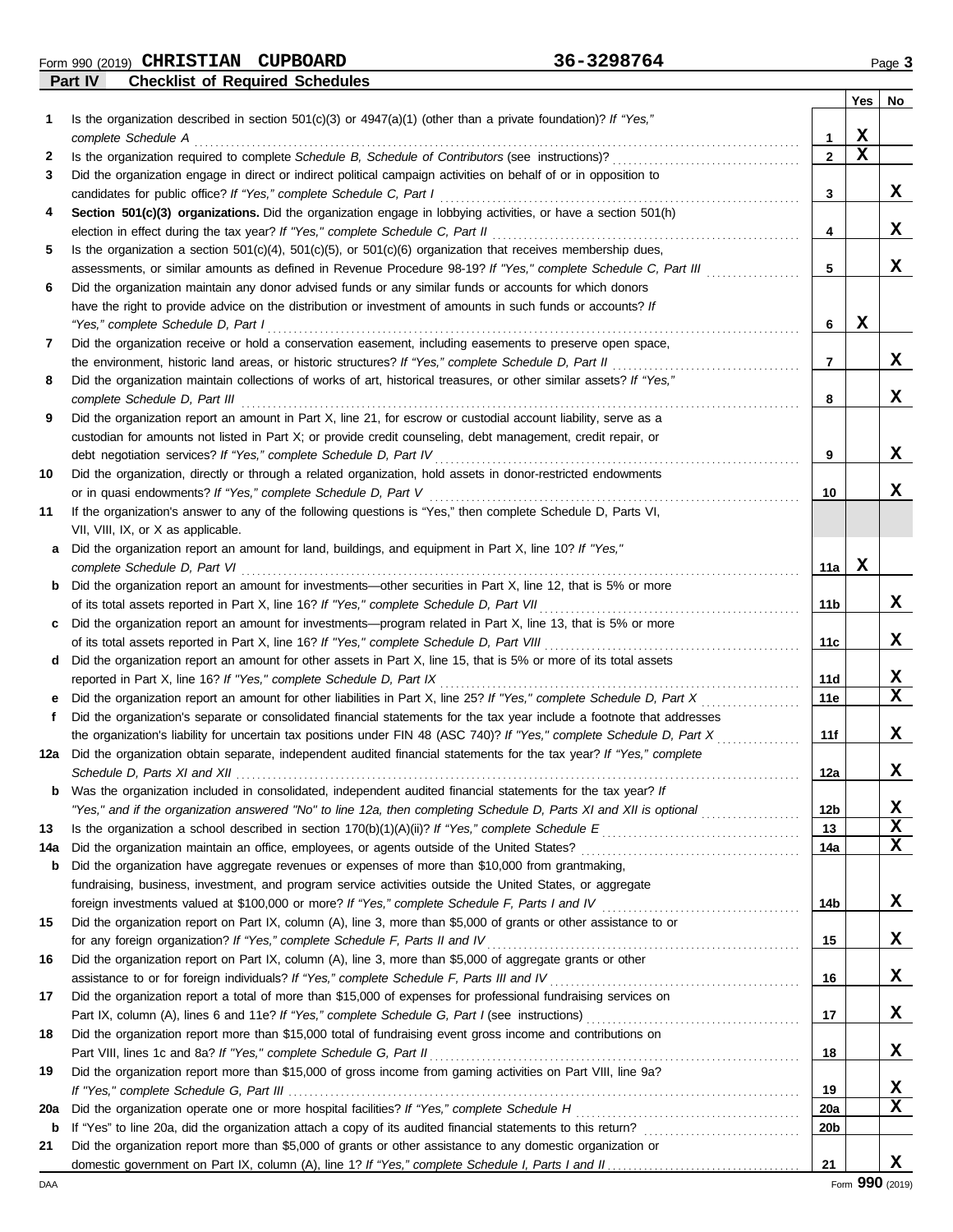Form 990 (2019) Page **4 CHRISTIAN CUPBOARD 36-3298764 Part IV Checklist of Required Schedules** *(continued)*

|             | $5.000$ or reduced concurred to $100$                                                                                                                                            |                |                |   |                 | Yes | No          |  |  |  |  |  |
|-------------|----------------------------------------------------------------------------------------------------------------------------------------------------------------------------------|----------------|----------------|---|-----------------|-----|-------------|--|--|--|--|--|
| 22          | Did the organization report more than \$5,000 of grants or other assistance to or for domestic individuals on                                                                    |                |                |   |                 |     |             |  |  |  |  |  |
|             | Part IX, column (A), line 2? If "Yes," complete Schedule I, Parts I and III                                                                                                      |                |                |   | 22              | X   |             |  |  |  |  |  |
| 23          | Did the organization answer "Yes" to Part VII, Section A, line 3, 4, or 5 about compensation of the                                                                              |                |                |   |                 |     |             |  |  |  |  |  |
|             | organization's current and former officers, directors, trustees, key employees, and highest compensated                                                                          |                |                |   |                 |     |             |  |  |  |  |  |
|             | employees? If "Yes," complete Schedule J                                                                                                                                         |                |                |   | 23              |     | X           |  |  |  |  |  |
| 24a         | Did the organization have a tax-exempt bond issue with an outstanding principal amount of more than                                                                              |                |                |   |                 |     |             |  |  |  |  |  |
|             | \$100,000 as of the last day of the year, that was issued after December 31, 2002? If "Yes," answer lines 24b                                                                    |                |                |   |                 |     |             |  |  |  |  |  |
|             | through 24d and complete Schedule K. If "No," go to line 25a                                                                                                                     |                |                |   | 24a             |     | x           |  |  |  |  |  |
| b           | Did the organization invest any proceeds of tax-exempt bonds beyond a temporary period exception?                                                                                |                |                |   | 24b             |     |             |  |  |  |  |  |
| c           | Did the organization maintain an escrow account other than a refunding escrow at any time during the year                                                                        |                |                |   |                 |     |             |  |  |  |  |  |
|             | to defease any tax-exempt bonds?                                                                                                                                                 |                |                |   | 24c             |     |             |  |  |  |  |  |
| d           | Did the organization act as an "on behalf of" issuer for bonds outstanding at any time during the year?                                                                          |                |                |   | 24d             |     |             |  |  |  |  |  |
| 25a         | Section 501(c)(3), 501(c)(4), and 501(c)(29) organizations. Did the organization engage in an excess benefit                                                                     |                |                |   |                 |     |             |  |  |  |  |  |
|             | transaction with a disqualified person during the year? If "Yes," complete Schedule L, Part I                                                                                    |                |                |   | 25a             |     | X           |  |  |  |  |  |
| b           | Is the organization aware that it engaged in an excess benefit transaction with a disqualified person in a prior                                                                 |                |                |   |                 |     |             |  |  |  |  |  |
|             | year, and that the transaction has not been reported on any of the organization's prior Forms 990 or 990-EZ?                                                                     |                |                |   |                 |     |             |  |  |  |  |  |
|             | If "Yes," complete Schedule L, Part I                                                                                                                                            |                |                |   | 25 <sub>b</sub> |     | x           |  |  |  |  |  |
| 26          | Did the organization report any amount on Part X, line 5 or 22, for receivables from or payables to any current                                                                  |                |                |   |                 |     |             |  |  |  |  |  |
|             | or former officer, director, trustee, key employee, creator or founder, substantial contributor, or 35%                                                                          |                |                |   |                 |     |             |  |  |  |  |  |
|             | controlled entity or family member of any of these persons? If "Yes," complete Schedule L, Part II                                                                               |                |                |   | 26              |     | x           |  |  |  |  |  |
| 27          | Did the organization provide a grant or other assistance to any current or former officer, director, trustee, key                                                                |                |                |   |                 |     |             |  |  |  |  |  |
|             | employee, creator or founder, substantial contributor or employee thereof, a grant selection committee                                                                           |                |                |   |                 |     |             |  |  |  |  |  |
|             | member, or to a 35% controlled entity (including an employee thereof) or family member of any of these<br>persons? If "Yes," complete Schedule L, Part III                       |                |                |   | 27              |     | x           |  |  |  |  |  |
| 28          | Was the organization a party to a business transaction with one of the following parties (see Schedule L, Part                                                                   |                |                |   |                 |     |             |  |  |  |  |  |
|             | IV instructions, for applicable filing thresholds, conditions, and exceptions):                                                                                                  |                |                |   |                 |     |             |  |  |  |  |  |
| a           | A current or former officer, director, trustee, key employee, creator or founder, or substantial contributor? If                                                                 |                |                |   |                 |     |             |  |  |  |  |  |
|             | "Yes," complete Schedule L, Part IV                                                                                                                                              |                |                |   | 28a             |     | x           |  |  |  |  |  |
| b           | A family member of any individual described in line 28a? If "Yes," complete Schedule L, Part IV<br>28 <sub>b</sub>                                                               |                |                |   |                 |     |             |  |  |  |  |  |
| c           | A 35% controlled entity of one or more individuals and/or organizations described in lines 28a or 28b? If                                                                        |                |                |   |                 |     | $\mathbf x$ |  |  |  |  |  |
|             | "Yes," complete Schedule L, Part IV                                                                                                                                              |                |                |   | 28c             |     | X           |  |  |  |  |  |
| 29          | Did the organization receive more than \$25,000 in non-cash contributions? If "Yes," complete Schedule M                                                                         |                |                |   | 29              | X   |             |  |  |  |  |  |
| 30          | Did the organization receive contributions of art, historical treasures, or other similar assets, or qualified                                                                   |                |                |   |                 |     |             |  |  |  |  |  |
|             | conservation contributions? If "Yes," complete Schedule M                                                                                                                        |                |                |   | 30              |     | X           |  |  |  |  |  |
| 31          | Did the organization liquidate, terminate, or dissolve and cease operations? If "Yes," complete Schedule N, Part I                                                               |                |                |   | 31              |     | $\mathbf x$ |  |  |  |  |  |
| 32          | Did the organization sell, exchange, dispose of, or transfer more than 25% of its net assets? If "Yes,"                                                                          |                |                |   |                 |     |             |  |  |  |  |  |
|             | complete Schedule N, Part II                                                                                                                                                     |                |                |   | 32              |     | X           |  |  |  |  |  |
| 33          | Did the organization own 100% of an entity disregarded as separate from the organization under Regulations                                                                       |                |                |   |                 |     |             |  |  |  |  |  |
|             | sections 301.7701-2 and 301.7701-3? If "Yes," complete Schedule R, Part I                                                                                                        |                |                |   | 33              |     | X           |  |  |  |  |  |
| 34          | Was the organization related to any tax-exempt or taxable entity? If "Yes," complete Schedule R, Part II, III,                                                                   |                |                |   |                 |     |             |  |  |  |  |  |
|             | or IV, and Part V, line 1                                                                                                                                                        |                |                |   | 34              |     | X           |  |  |  |  |  |
| 35a         | Did the organization have a controlled entity within the meaning of section 512(b)(13)?                                                                                          |                |                |   | 35a             |     | $\mathbf x$ |  |  |  |  |  |
| b           | If "Yes" to line 35a, did the organization receive any payment from or engage in any transaction with a                                                                          |                |                |   |                 |     |             |  |  |  |  |  |
|             | controlled entity within the meaning of section 512(b)(13)? If "Yes," complete Schedule R, Part V, line 2                                                                        |                |                |   | 35 <sub>b</sub> |     |             |  |  |  |  |  |
| 36          | Section 501(c)(3) organizations. Did the organization make any transfers to an exempt non-charitable                                                                             |                |                |   |                 |     |             |  |  |  |  |  |
|             | related organization? If "Yes," complete Schedule R, Part V, line 2                                                                                                              |                |                |   | 36              |     | X           |  |  |  |  |  |
| 37          | Did the organization conduct more than 5% of its activities through an entity that is not a related organization                                                                 |                |                |   |                 |     | X           |  |  |  |  |  |
|             | and that is treated as a partnership for federal income tax purposes? If "Yes," complete Schedule R, Part VI                                                                     |                |                |   | 37              |     |             |  |  |  |  |  |
| 38          | Did the organization complete Schedule O and provide explanations in Schedule O for Part VI, lines 11b and<br>19? Note: All Form 990 filers are required to complete Schedule O. |                |                |   | 38              | X   |             |  |  |  |  |  |
|             | Statements Regarding Other IRS Filings and Tax Compliance<br>Part V                                                                                                              |                |                |   |                 |     |             |  |  |  |  |  |
|             | Check if Schedule O contains a response or note to any line in this Part V                                                                                                       |                |                |   |                 |     |             |  |  |  |  |  |
|             |                                                                                                                                                                                  |                |                |   |                 | Yes | No          |  |  |  |  |  |
| 1a          | Enter the number reported in Box 3 of Form 1096. Enter -0- if not applicable                                                                                                     | 1a             |                | 2 |                 |     |             |  |  |  |  |  |
| $\mathbf b$ | Enter the number of Forms W-2G included in line 1a. Enter -0- if not applicable                                                                                                  | 1 <sub>b</sub> | $\overline{0}$ |   |                 |     |             |  |  |  |  |  |
| c           | Did the organization comply with backup withholding rules for reportable payments to vendors and                                                                                 |                |                |   |                 |     |             |  |  |  |  |  |
|             |                                                                                                                                                                                  |                |                |   | 1c              |     |             |  |  |  |  |  |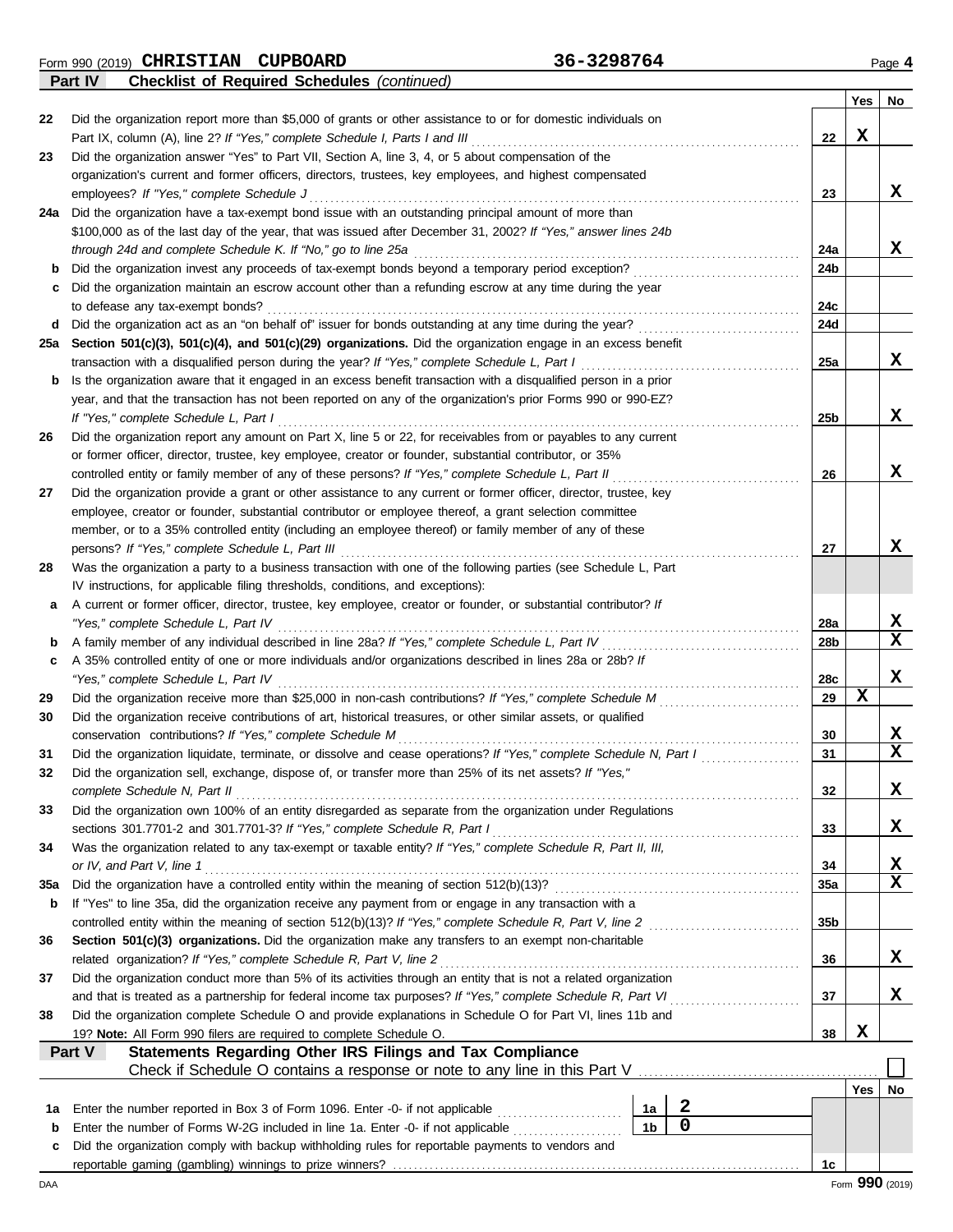|     | 36-3298764<br>Form 990 (2019) CHRISTIAN CUPBOARD                                                                                                                                                                                                      |                      |                      |     | Page 5      |  |  |  |  |  |  |  |  |  |
|-----|-------------------------------------------------------------------------------------------------------------------------------------------------------------------------------------------------------------------------------------------------------|----------------------|----------------------|-----|-------------|--|--|--|--|--|--|--|--|--|
|     | Statements Regarding Other IRS Filings and Tax Compliance (continued)<br>Part V                                                                                                                                                                       |                      |                      |     |             |  |  |  |  |  |  |  |  |  |
|     |                                                                                                                                                                                                                                                       |                      |                      | Yes | No          |  |  |  |  |  |  |  |  |  |
|     | 2a Enter the number of employees reported on Form W-3, Transmittal of Wage and Tax                                                                                                                                                                    |                      |                      |     |             |  |  |  |  |  |  |  |  |  |
|     | Statements, filed for the calendar year ending with or within the year covered by this return                                                                                                                                                         | $\overline{7}$<br>2a |                      |     |             |  |  |  |  |  |  |  |  |  |
| b   | If at least one is reported on line 2a, did the organization file all required federal employment tax returns?                                                                                                                                        |                      | 2b                   | X   |             |  |  |  |  |  |  |  |  |  |
|     | Note: If the sum of lines 1a and 2a is greater than 250, you may be required to e-file (see instructions)                                                                                                                                             |                      |                      |     |             |  |  |  |  |  |  |  |  |  |
| За  | Did the organization have unrelated business gross income of \$1,000 or more during the year?                                                                                                                                                         |                      | За                   |     | X           |  |  |  |  |  |  |  |  |  |
| b   | If "Yes," has it filed a Form 990-T for this year? If "No" to line 3b, provide an explanation on Schedule O                                                                                                                                           |                      | 3 <sub>b</sub>       |     |             |  |  |  |  |  |  |  |  |  |
| 4a  | At any time during the calendar year, did the organization have an interest in, or a signature or other authority over,                                                                                                                               |                      |                      |     |             |  |  |  |  |  |  |  |  |  |
|     | a financial account in a foreign country (such as a bank account, securities account, or other financial account)?                                                                                                                                    |                      | 4a                   |     | X           |  |  |  |  |  |  |  |  |  |
| b   | If "Yes," enter the name of the foreign country u                                                                                                                                                                                                     |                      |                      |     |             |  |  |  |  |  |  |  |  |  |
|     | See instructions for filing requirements for FinCEN Form 114, Report of Foreign Bank and Financial Accounts (FBAR).                                                                                                                                   |                      |                      |     |             |  |  |  |  |  |  |  |  |  |
| 5a  | Was the organization a party to a prohibited tax shelter transaction at any time during the tax year?                                                                                                                                                 |                      | 5a                   |     | X           |  |  |  |  |  |  |  |  |  |
| b   | Did any taxable party notify the organization that it was or is a party to a prohibited tax shelter transaction?                                                                                                                                      |                      | 5 <sub>b</sub><br>5c |     | $\mathbf x$ |  |  |  |  |  |  |  |  |  |
| c   | If "Yes" to line 5a or 5b, did the organization file Form 8886-T?                                                                                                                                                                                     |                      |                      |     |             |  |  |  |  |  |  |  |  |  |
| 6a  | Does the organization have annual gross receipts that are normally greater than \$100,000, and did the                                                                                                                                                |                      |                      |     |             |  |  |  |  |  |  |  |  |  |
|     | organization solicit any contributions that were not tax deductible as charitable contributions?                                                                                                                                                      |                      | 6a                   |     | X           |  |  |  |  |  |  |  |  |  |
| b   | If "Yes," did the organization include with every solicitation an express statement that such contributions or                                                                                                                                        |                      |                      |     |             |  |  |  |  |  |  |  |  |  |
|     | gifts were not tax deductible?                                                                                                                                                                                                                        |                      | 6b                   |     |             |  |  |  |  |  |  |  |  |  |
| 7   | Organizations that may receive deductible contributions under section 170(c).                                                                                                                                                                         |                      |                      |     |             |  |  |  |  |  |  |  |  |  |
| а   | Did the organization receive a payment in excess of \$75 made partly as a contribution and partly for goods                                                                                                                                           |                      |                      |     |             |  |  |  |  |  |  |  |  |  |
|     | and services provided to the payor?                                                                                                                                                                                                                   |                      | 7а                   |     | X           |  |  |  |  |  |  |  |  |  |
| b   | If "Yes," did the organization notify the donor of the value of the goods or services provided?<br>If "Yes," did the organization notify the donor of the value of the goods or services provided?                                                    |                      | 7b                   |     |             |  |  |  |  |  |  |  |  |  |
| c   | Did the organization sell, exchange, or otherwise dispose of tangible personal property for which it was                                                                                                                                              |                      |                      |     | X           |  |  |  |  |  |  |  |  |  |
|     |                                                                                                                                                                                                                                                       | <b>7d</b>            | 7c                   |     |             |  |  |  |  |  |  |  |  |  |
| d   | Did the organization receive any funds, directly or indirectly, to pay premiums on a personal benefit contract?                                                                                                                                       |                      | 7e                   |     | X           |  |  |  |  |  |  |  |  |  |
| е   |                                                                                                                                                                                                                                                       |                      | 7f                   |     | $\mathbf x$ |  |  |  |  |  |  |  |  |  |
|     | Did the organization, during the year, pay premiums, directly or indirectly, on a personal benefit contract?<br>f<br>If the organization received a contribution of qualified intellectual property, did the organization file Form 8899 as required? |                      |                      |     |             |  |  |  |  |  |  |  |  |  |
|     | g<br>If the organization received a contribution of cars, boats, airplanes, or other vehicles, did the organization file a Form 1098-C?                                                                                                               |                      |                      |     |             |  |  |  |  |  |  |  |  |  |
| 8   | h<br>Sponsoring organizations maintaining donor advised funds. Did a donor advised fund maintained by the                                                                                                                                             |                      |                      |     |             |  |  |  |  |  |  |  |  |  |
|     |                                                                                                                                                                                                                                                       |                      | 8                    |     |             |  |  |  |  |  |  |  |  |  |
| 9   | Sponsoring organizations maintaining donor advised funds.                                                                                                                                                                                             |                      |                      |     |             |  |  |  |  |  |  |  |  |  |
| а   | Did the sponsoring organization make any taxable distributions under section 4966?                                                                                                                                                                    |                      | 9а                   |     |             |  |  |  |  |  |  |  |  |  |
| b   |                                                                                                                                                                                                                                                       |                      | 9b                   |     |             |  |  |  |  |  |  |  |  |  |
| 10  | Section 501(c)(7) organizations. Enter:                                                                                                                                                                                                               |                      |                      |     |             |  |  |  |  |  |  |  |  |  |
|     | Initiation fees and capital contributions included on Part VIII, line 12 [11] [11] [12] [11] [12] [11] [12] [1                                                                                                                                        | $\sqrt{10a}$         |                      |     |             |  |  |  |  |  |  |  |  |  |
| b   | Gross receipts, included on Form 990, Part VIII, line 12, for public use of club facilities                                                                                                                                                           | 10b                  |                      |     |             |  |  |  |  |  |  |  |  |  |
| 11  | Section 501(c)(12) organizations. Enter:                                                                                                                                                                                                              |                      |                      |     |             |  |  |  |  |  |  |  |  |  |
| а   | Gross income from members or shareholders                                                                                                                                                                                                             | 11a                  |                      |     |             |  |  |  |  |  |  |  |  |  |
| b   | Gross income from other sources (Do not net amounts due or paid to other sources                                                                                                                                                                      |                      |                      |     |             |  |  |  |  |  |  |  |  |  |
|     | against amounts due or received from them.)                                                                                                                                                                                                           | 11 <sub>b</sub>      |                      |     |             |  |  |  |  |  |  |  |  |  |
| 12a | Section 4947(a)(1) non-exempt charitable trusts. Is the organization filing Form 990 in lieu of Form 1041?                                                                                                                                            |                      | 12a                  |     |             |  |  |  |  |  |  |  |  |  |
| b   | If "Yes," enter the amount of tax-exempt interest received or accrued during the year <i>minimizion</i>                                                                                                                                               | 12b                  |                      |     |             |  |  |  |  |  |  |  |  |  |
| 13  | Section 501(c)(29) qualified nonprofit health insurance issuers.                                                                                                                                                                                      |                      |                      |     |             |  |  |  |  |  |  |  |  |  |
| a   | Is the organization licensed to issue qualified health plans in more than one state?                                                                                                                                                                  |                      | 13а                  |     |             |  |  |  |  |  |  |  |  |  |
|     | Note: See the instructions for additional information the organization must report on Schedule O.                                                                                                                                                     |                      |                      |     |             |  |  |  |  |  |  |  |  |  |
| b   | Enter the amount of reserves the organization is required to maintain by the states in which                                                                                                                                                          |                      |                      |     |             |  |  |  |  |  |  |  |  |  |
|     |                                                                                                                                                                                                                                                       | 13b                  |                      |     |             |  |  |  |  |  |  |  |  |  |
| c   | Enter the amount of reserves on hand                                                                                                                                                                                                                  | 13c                  |                      |     |             |  |  |  |  |  |  |  |  |  |
| 14a | Did the organization receive any payments for indoor tanning services during the tax year?                                                                                                                                                            |                      | 14a                  |     | x           |  |  |  |  |  |  |  |  |  |
| b   | If "Yes," has it filed a Form 720 to report these payments? If "No," provide an explanation on Schedule O                                                                                                                                             |                      | 14b                  |     |             |  |  |  |  |  |  |  |  |  |
| 15  | Is the organization subject to the section 4960 tax on payment(s) of more than \$1,000,000 in remuneration or                                                                                                                                         |                      |                      |     |             |  |  |  |  |  |  |  |  |  |
|     | excess parachute payment(s) during the year?                                                                                                                                                                                                          |                      | 15                   |     | X           |  |  |  |  |  |  |  |  |  |
| 16  | If "Yes," see instructions and file Form 4720, Schedule N.                                                                                                                                                                                            |                      | 16                   |     | X           |  |  |  |  |  |  |  |  |  |
|     | Is the organization an educational institution subject to the section 4968 excise tax on net investment income?<br>If "Yes," complete Form 4720, Schedule O.                                                                                          |                      |                      |     |             |  |  |  |  |  |  |  |  |  |
|     |                                                                                                                                                                                                                                                       |                      |                      |     |             |  |  |  |  |  |  |  |  |  |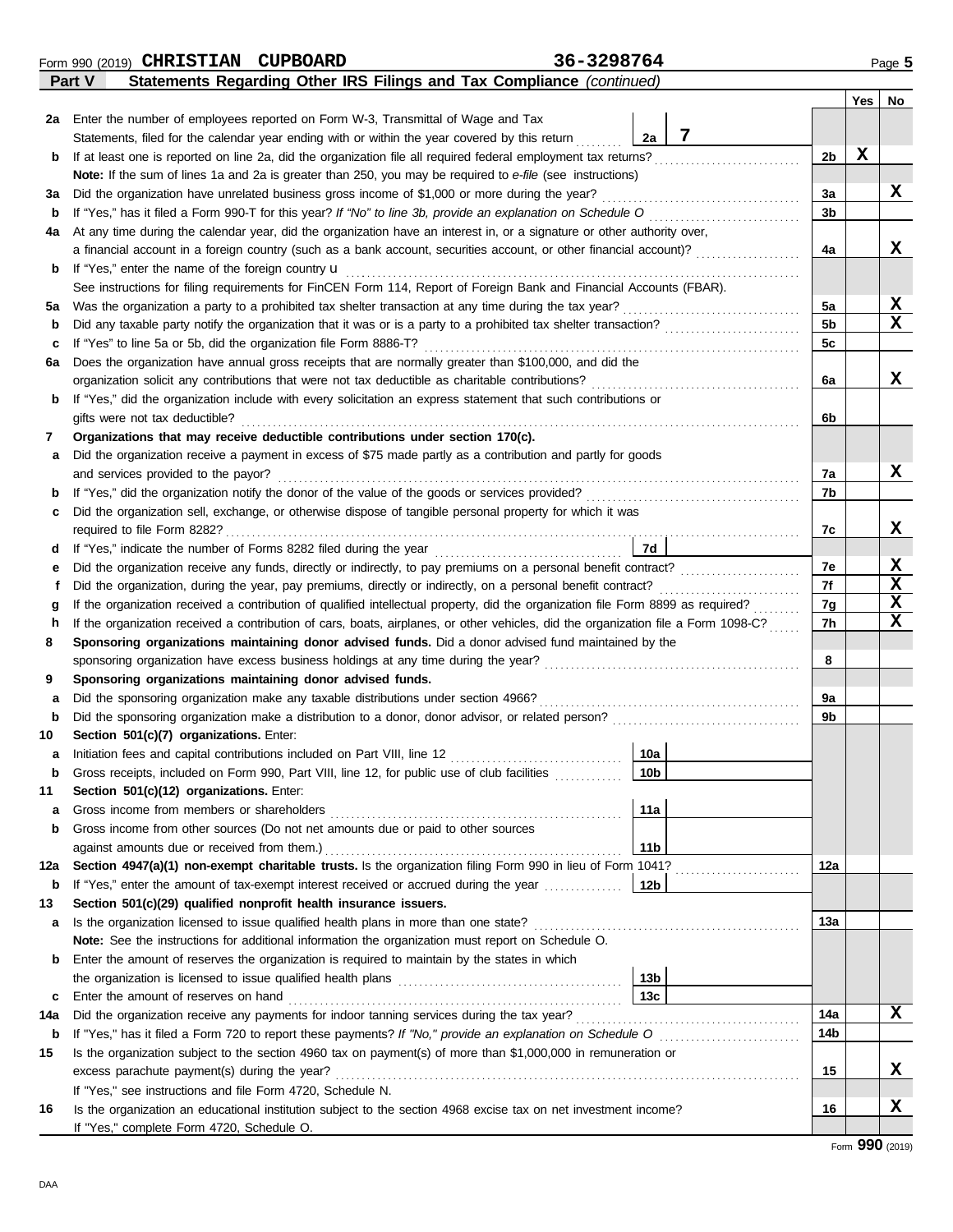|     | 36-3298764<br>Form 990 (2019) CHRISTIAN CUPBOARD                                                                                    |                         |             | Page 6          |
|-----|-------------------------------------------------------------------------------------------------------------------------------------|-------------------------|-------------|-----------------|
|     | Part VI<br>Governance, Management, and Disclosure For each "Yes" response to lines 2 through 7b below, and for a "No"               |                         |             |                 |
|     | response to line 8a, 8b, or 10b below, describe the circumstances, processes, or changes on Schedule O. See instructions.           |                         |             |                 |
|     |                                                                                                                                     |                         |             | x               |
|     | Section A. Governing Body and Management                                                                                            |                         |             |                 |
|     |                                                                                                                                     |                         | Yes         | No              |
| 1а  | 10<br>1a<br>Enter the number of voting members of the governing body at the end of the tax year                                     |                         |             |                 |
|     | If there are material differences in voting rights among members of the governing body, or                                          |                         |             |                 |
|     | if the governing body delegated broad authority to an executive committee or similar                                                |                         |             |                 |
|     | committee, explain on Schedule O.                                                                                                   |                         |             |                 |
| b   | 10<br>1b<br>Enter the number of voting members included on line 1a, above, who are independent                                      |                         |             |                 |
| 2   | Did any officer, director, trustee, or key employee have a family relationship or a business relationship with                      |                         |             |                 |
|     | any other officer, director, trustee, or key employee?                                                                              | $\mathbf{2}$            |             | X               |
| 3   | Did the organization delegate control over management duties customarily performed by or under the direct                           |                         |             |                 |
|     | supervision of officers, directors, trustees, or key employees to a management company or other person?                             | 3                       |             | X               |
| 4   | Did the organization make any significant changes to its governing documents since the prior Form 990 was filed?                    | $\overline{\mathbf{4}}$ |             | $\mathbf x$     |
| 5   | Did the organization become aware during the year of a significant diversion of the organization's assets?                          | 5                       |             | X               |
| 6   | Did the organization have members or stockholders?                                                                                  | 6                       |             | X               |
| 7а  | Did the organization have members, stockholders, or other persons who had the power to elect or appoint                             |                         |             |                 |
|     | one or more members of the governing body?                                                                                          | 7a                      |             | X               |
| b   | Are any governance decisions of the organization reserved to (or subject to approval by) members,                                   |                         |             |                 |
|     | stockholders, or persons other than the governing body?                                                                             | 7b                      |             | x               |
| 8   | Did the organization contemporaneously document the meetings held or written actions undertaken during the year by the following:   |                         |             |                 |
| а   | The governing body?                                                                                                                 | 8a                      | X           |                 |
| b   | Each committee with authority to act on behalf of the governing body?                                                               | 8b                      | $\mathbf x$ |                 |
| 9   | Is there any officer, director, trustee, or key employee listed in Part VII, Section A, who cannot be reached at                    |                         |             |                 |
|     |                                                                                                                                     | 9                       |             | X               |
|     | <b>Section B. Policies</b> (This Section B requests information about policies not required by the Internal Revenue Code.)          |                         |             |                 |
|     |                                                                                                                                     |                         | Yes         | No              |
| 10a | Did the organization have local chapters, branches, or affiliates?                                                                  | 10a                     |             | x               |
|     | <b>b</b> If "Yes," did the organization have written policies and procedures governing the activities of such chapters,             |                         |             |                 |
|     | affiliates, and branches to ensure their operations are consistent with the organization's exempt purposes?                         | 10b                     |             |                 |
| 11a | Has the organization provided a complete copy of this Form 990 to all members of its governing body before filing the form?         | 11a                     | X           |                 |
| b   | Describe in Schedule O the process, if any, used by the organization to review this Form 990.                                       |                         |             |                 |
| 12a | Did the organization have a written conflict of interest policy? If "No," go to line 13                                             | 12a                     |             | X               |
| b   | Were officers, directors, or trustees, and key employees required to disclose annually interests that could give rise to conflicts? | 12 <sub>b</sub>         |             |                 |
| c   | Did the organization regularly and consistently monitor and enforce compliance with the policy? If "Yes,"                           |                         |             |                 |
|     | describe in Schedule O how this was done                                                                                            | 12 <sub>c</sub>         |             |                 |
| 13  | Did the organization have a written whistleblower policy?                                                                           | 13                      |             | X               |
| 14  | Did the organization have a written document retention and destruction policy?                                                      | 14                      |             | x               |
| 15  | Did the process for determining compensation of the following persons include a review and approval by                              |                         |             |                 |
|     | independent persons, comparability data, and contemporaneous substantiation of the deliberation and decision?                       |                         |             |                 |
| a   | The organization's CEO, Executive Director, or top management official                                                              | 15a                     |             | х               |
| b   | Other officers or key employees of the organization                                                                                 | 15b                     |             | X               |
|     | If "Yes" to line 15a or 15b, describe the process in Schedule O (see instructions).                                                 |                         |             |                 |
| 16a | Did the organization invest in, contribute assets to, or participate in a joint venture or similar arrangement                      |                         |             |                 |
|     | with a taxable entity during the year?                                                                                              | 16a                     |             | X               |
|     | <b>b</b> If "Yes," did the organization follow a written policy or procedure requiring the organization to evaluate its             |                         |             |                 |
|     | participation in joint venture arrangements under applicable federal tax law, and take steps to safeguard the                       |                         |             |                 |
|     |                                                                                                                                     | 16b                     |             |                 |
|     | <b>Section C. Disclosure</b>                                                                                                        |                         |             |                 |
| 17  | List the states with which a copy of this Form 990 is required to be filed $\mathbf{u}$ MN                                          |                         |             |                 |
| 18  | Section 6104 requires an organization to make its Forms 1023 (1024 or 1024-A, if applicable), 990, and 990-T (Section 501(c)        |                         |             |                 |
|     | (3)s only) available for public inspection. Indicate how you made these available. Check all that apply.                            |                         |             |                 |
|     | $ \mathbf{X} $ Another's website $ \mathbf{X} $ Upon request<br>Own website<br>Other (explain on Schedule O)                        |                         |             |                 |
| 19  | Describe on Schedule O whether (and if so, how) the organization made its governing documents, conflict of interest policy, and     |                         |             |                 |
|     | financial statements available to the public during the tax year.                                                                   |                         |             |                 |
| 20  | State the name, address, and telephone number of the person who possesses the organization's books and records u                    |                         |             |                 |
|     | 8264 4TH STREET NORTH<br><b>ADELE MORAN</b>                                                                                         |                         |             |                 |
|     | 55128<br><b>OAKDALE</b><br>MN .                                                                                                     | 651-233-1296            |             |                 |
| DAA |                                                                                                                                     |                         |             | Form 990 (2019) |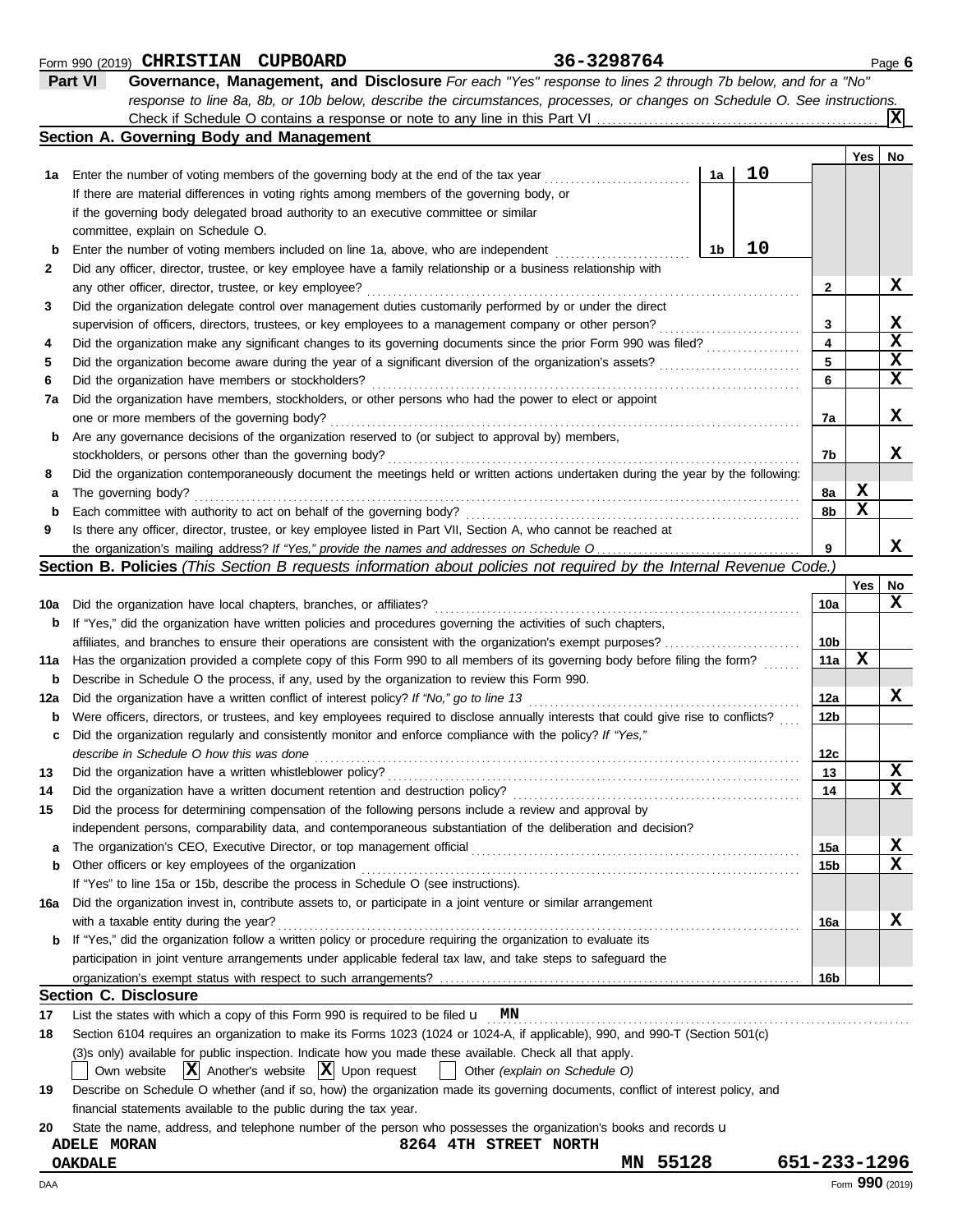| Form 990 (2019) CHRISTIAN CUPBOARD                                                                                                                                                                                                                                                                                          |                                                                                                                    |                            |                          |                                                                                                                               |                 |                                 |        | 36-3298764                                                                       |                                                                                       |                                                                                                              | Page 7       |
|-----------------------------------------------------------------------------------------------------------------------------------------------------------------------------------------------------------------------------------------------------------------------------------------------------------------------------|--------------------------------------------------------------------------------------------------------------------|----------------------------|--------------------------|-------------------------------------------------------------------------------------------------------------------------------|-----------------|---------------------------------|--------|----------------------------------------------------------------------------------|---------------------------------------------------------------------------------------|--------------------------------------------------------------------------------------------------------------|--------------|
| Part VII Compensation of Officers, Directors, Trustees, Key Employees, Highest Compensated Employees, and                                                                                                                                                                                                                   |                                                                                                                    |                            |                          |                                                                                                                               |                 |                                 |        |                                                                                  |                                                                                       |                                                                                                              |              |
| <b>Independent Contractors</b>                                                                                                                                                                                                                                                                                              |                                                                                                                    |                            |                          |                                                                                                                               |                 |                                 |        |                                                                                  |                                                                                       |                                                                                                              |              |
| Section A.                                                                                                                                                                                                                                                                                                                  |                                                                                                                    |                            |                          |                                                                                                                               |                 |                                 |        | Officers, Directors, Trustees, Key Employees, and Highest Compensated Employees  |                                                                                       |                                                                                                              |              |
| 1a Complete this table for all persons required to be listed. Report compensation for the calendar year ending with or within the<br>organization's tax year.                                                                                                                                                               |                                                                                                                    |                            |                          |                                                                                                                               |                 |                                 |        |                                                                                  |                                                                                       |                                                                                                              |              |
| • List all of the organization's <b>current</b> officers, directors, trustees (whether individuals or organizations), regardless of amount of<br>compensation. Enter -0- in columns (D), (E), and (F) if no compensation was paid.                                                                                          |                                                                                                                    |                            |                          |                                                                                                                               |                 |                                 |        |                                                                                  |                                                                                       |                                                                                                              |              |
| • List all of the organization's current key employees, if any. See instructions for definition of "key employee."                                                                                                                                                                                                          |                                                                                                                    |                            |                          |                                                                                                                               |                 |                                 |        |                                                                                  |                                                                                       |                                                                                                              |              |
| • List the organization's five current highest compensated employees (other than an officer, director, trustee, or key employee)<br>who received reportable compensation (Box 5 of Form W-2 and/or Box 7 of Form 1099-MISC) of more than \$100,000 from the<br>organization and any related organizations.                  |                                                                                                                    |                            |                          |                                                                                                                               |                 |                                 |        |                                                                                  |                                                                                       |                                                                                                              |              |
| • List all of the organization's former officers, key employees, and highest compensated employees who received more than<br>\$100,000 of reportable compensation from the organization and any related organizations.                                                                                                      |                                                                                                                    |                            |                          |                                                                                                                               |                 |                                 |        |                                                                                  |                                                                                       |                                                                                                              |              |
| List all of the organization's former directors or trustees that received, in the capacity as a former director or trustee of the<br>organization, more than \$10,000 of reportable compensation from the organization and any related organizations.<br>See instructions for the order in which to list the persons above. |                                                                                                                    |                            |                          |                                                                                                                               |                 |                                 |        |                                                                                  |                                                                                       |                                                                                                              |              |
| Check this box if neither the organization nor any related organization compensated any current officer, director, or trustee.                                                                                                                                                                                              |                                                                                                                    |                            |                          |                                                                                                                               |                 |                                 |        |                                                                                  |                                                                                       |                                                                                                              |              |
| (A)<br>Name and title                                                                                                                                                                                                                                                                                                       | (B)<br>Average<br>hours<br>per week<br>(list any<br>hours for<br>related<br>organizations<br>below<br>dotted line) | Individual trustee<br>ctoi | Institutional<br>trustee | (C)<br>Position<br>(do not check more than one<br>box, unless person is both an<br>officer and a director/trustee)<br>Officer | Key<br>employee | Highest compensated<br>employee | Former | (D)<br>Reportable<br>compensation<br>from the<br>organization<br>(W-2/1099-MISC) | (E)<br>Reportable<br>compensation<br>from related<br>organizations<br>(W-2/1099-MISC) | (F)<br>Estimated amount<br>of other<br>compensation<br>from the<br>organization and<br>related organizations |              |
| (1) JESSICA FRANCIS                                                                                                                                                                                                                                                                                                         |                                                                                                                    |                            |                          |                                                                                                                               |                 |                                 |        |                                                                                  |                                                                                       |                                                                                                              |              |
|                                                                                                                                                                                                                                                                                                                             | 1.00                                                                                                               |                            |                          |                                                                                                                               |                 |                                 |        |                                                                                  |                                                                                       |                                                                                                              |              |
| EXECUTIVE DIRECTOR                                                                                                                                                                                                                                                                                                          | 0.00                                                                                                               | $\mathbf x$                |                          |                                                                                                                               |                 |                                 |        | 16,550                                                                           | 0                                                                                     |                                                                                                              | 0            |
| (2) BILL BURNS                                                                                                                                                                                                                                                                                                              |                                                                                                                    |                            |                          |                                                                                                                               |                 |                                 |        |                                                                                  |                                                                                       |                                                                                                              |              |
| point warn                                                                                                                                                                                                                                                                                                                  | 1.00<br>0.00                                                                                                       | $\mathbf{v}$               |                          |                                                                                                                               |                 |                                 |        | ⌒                                                                                | Λ                                                                                     |                                                                                                              | <sup>o</sup> |

| <b>BOARD MEMBER</b>     | 0.00 | $\mathbf x$ |   | 0 | 0 | $\mathbf 0$ |
|-------------------------|------|-------------|---|---|---|-------------|
| (3) ROBERT EHREN        |      |             |   |   |   |             |
|                         | 1.00 |             |   |   |   |             |
| BOARD MEMBER            | 0.00 | $\mathbf x$ |   | 0 | 0 | $\mathbf 0$ |
| (4) CLAUDIA MILLINGTON  |      |             |   |   |   |             |
|                         | 1.00 |             |   |   |   |             |
| BOARD MEMBER            | 0.00 | $\mathbf x$ |   | 0 | 0 | $\mathbf 0$ |
| (5) CATHY PILLA         |      |             |   |   |   |             |
|                         | 1.00 |             |   |   |   |             |
| <b>BOARD MEMBER</b>     | 0.00 | $\mathbf x$ |   | 0 | 0 | $\mathbf 0$ |
| (6) DOUG RYDEN          |      |             |   |   |   |             |
|                         | 1.00 |             |   |   |   |             |
| <b>BOARD MEMBER</b>     | 0.00 | $\mathbf x$ |   | 0 | 0 | $\mathbf 0$ |
| (7) BRIAN WHITEMARSH    |      |             |   |   |   |             |
|                         | 1.00 |             |   |   |   |             |
| <b>BOARD MEMBER</b>     | 0.00 | $\mathbf x$ |   | 0 | 0 | $\mathbf 0$ |
| (8) AMY BROWN           |      |             |   |   |   |             |
|                         | 5.00 |             |   |   |   |             |
| <b>BOARD CHAIR</b>      | 0.00 |             | X | 0 | 0 | $\mathbf 0$ |
| (9) JEFF HAGEN          |      |             |   |   |   |             |
|                         | 1.00 |             |   |   |   |             |
| <b>TREASURER</b>        | 0.00 |             | X | 0 | 0 | $\mathbf 0$ |
| (10) TOM RASMUSSEN      |      |             |   |   |   |             |
|                         | 1.00 |             |   |   |   |             |
| <b>SECRETARY</b>        | 0.00 |             | X | 0 | 0 | $\mathbf 0$ |
| (11) MARY WESTBERG      |      |             |   |   |   |             |
|                         | 5.00 |             |   |   |   |             |
| <b>BOARD VICE CHAIR</b> | 0.00 |             | X | 0 | 0 | $\mathbf 0$ |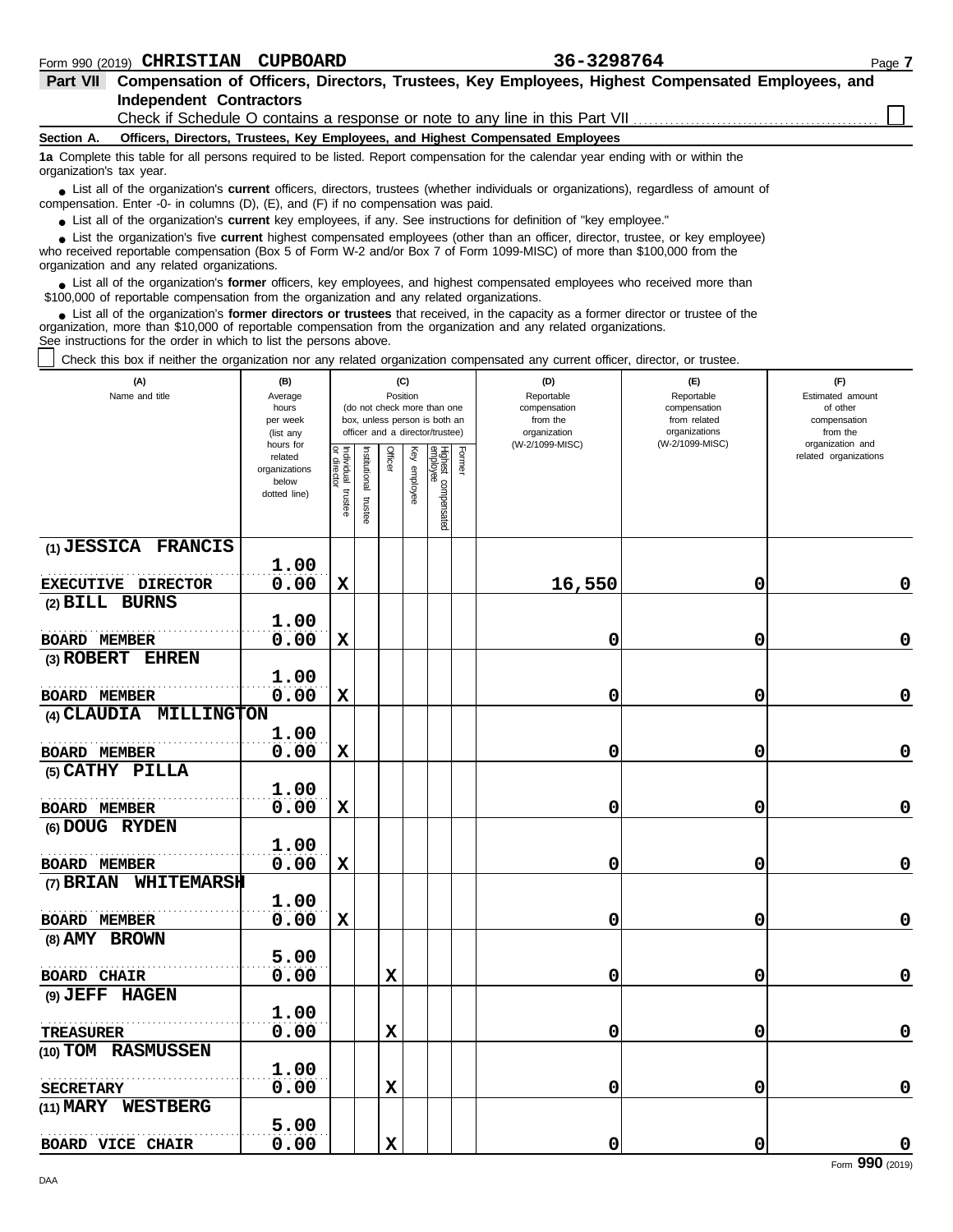|                   | Form 990 (2019) CHRISTIAN                                                                                                                                                                                            | <b>CUPBOARD</b>                                                                                                                                                        |                                        |                      |         |              |                                 |              | 36-3298764                                                                                             |                                                                    |  |                                                                 |                       | Page 8 |  |
|-------------------|----------------------------------------------------------------------------------------------------------------------------------------------------------------------------------------------------------------------|------------------------------------------------------------------------------------------------------------------------------------------------------------------------|----------------------------------------|----------------------|---------|--------------|---------------------------------|--------------|--------------------------------------------------------------------------------------------------------|--------------------------------------------------------------------|--|-----------------------------------------------------------------|-----------------------|--------|--|
| Part VII          |                                                                                                                                                                                                                      |                                                                                                                                                                        |                                        |                      |         |              |                                 |              | Section A. Officers, Directors, Trustees, Key Employees, and Highest Compensated Employees (continued) |                                                                    |  |                                                                 |                       |        |  |
|                   | (A)<br>Name and title                                                                                                                                                                                                | (C)<br>(B)<br>Position<br>Average<br>(do not check more than one<br>hours<br>box, unless person is both an<br>per week<br>officer and a director/trustee)<br>(list any |                                        |                      |         |              |                                 |              | (D)<br>Reportable<br>compensation<br>from the<br>organization                                          | (E)<br>Reportable<br>compensation<br>from related<br>organizations |  | (F)<br>Estimated amount<br>of other<br>compensation<br>from the |                       |        |  |
|                   |                                                                                                                                                                                                                      | hours for<br>related<br>organizations<br>below<br>dotted line)                                                                                                         | Individual 1<br>or director<br>trustee | nstitutional trustee | Officer | Key employee | Highest compensated<br>employee | Former       | (W-2/1099-MISC)                                                                                        | (W-2/1099-MISC)                                                    |  | organization and                                                | related organizations |        |  |
|                   |                                                                                                                                                                                                                      |                                                                                                                                                                        |                                        |                      |         |              |                                 |              |                                                                                                        |                                                                    |  |                                                                 |                       |        |  |
|                   |                                                                                                                                                                                                                      |                                                                                                                                                                        |                                        |                      |         |              |                                 |              |                                                                                                        |                                                                    |  |                                                                 |                       |        |  |
|                   |                                                                                                                                                                                                                      |                                                                                                                                                                        |                                        |                      |         |              |                                 |              |                                                                                                        |                                                                    |  |                                                                 |                       |        |  |
|                   |                                                                                                                                                                                                                      |                                                                                                                                                                        |                                        |                      |         |              |                                 |              |                                                                                                        |                                                                    |  |                                                                 |                       |        |  |
|                   |                                                                                                                                                                                                                      |                                                                                                                                                                        |                                        |                      |         |              |                                 |              |                                                                                                        |                                                                    |  |                                                                 |                       |        |  |
|                   |                                                                                                                                                                                                                      |                                                                                                                                                                        |                                        |                      |         |              |                                 |              |                                                                                                        |                                                                    |  |                                                                 |                       |        |  |
|                   |                                                                                                                                                                                                                      |                                                                                                                                                                        |                                        |                      |         |              |                                 |              |                                                                                                        |                                                                    |  |                                                                 |                       |        |  |
|                   |                                                                                                                                                                                                                      |                                                                                                                                                                        |                                        |                      |         |              |                                 |              |                                                                                                        |                                                                    |  |                                                                 |                       |        |  |
| 1b                | Total from continuation sheets to Part VII, Section A                                                                                                                                                                |                                                                                                                                                                        |                                        |                      |         |              |                                 | u<br>u       | 16,550<br>16,550                                                                                       |                                                                    |  |                                                                 |                       |        |  |
| d<br>$\mathbf{2}$ | Total (add lines 1b and 1c)<br>Total number of individuals (including but not limited to those listed above) who received more than \$100,000 of                                                                     |                                                                                                                                                                        |                                        |                      |         |              |                                 | $\mathbf{u}$ |                                                                                                        |                                                                    |  |                                                                 |                       |        |  |
|                   | reportable compensation from the organization $\bf{u}$ 0                                                                                                                                                             |                                                                                                                                                                        |                                        |                      |         |              |                                 |              |                                                                                                        |                                                                    |  |                                                                 | Yes                   | No     |  |
| 3                 | Did the organization list any former officer, director, trustee, key employee, or highest compensated<br>employee on line 1a? If "Yes," complete Schedule J for such individual                                      |                                                                                                                                                                        |                                        |                      |         |              |                                 |              |                                                                                                        |                                                                    |  | 3                                                               |                       | X      |  |
| 4                 | For any individual listed on line 1a, is the sum of reportable compensation and other compensation from the<br>organization and related organizations greater than \$150,000? If "Yes," complete Schedule J for such |                                                                                                                                                                        |                                        |                      |         |              |                                 |              |                                                                                                        |                                                                    |  |                                                                 |                       |        |  |
| 5                 | individual<br>Did any person listed on line 1a receive or accrue compensation from any unrelated organization or individual                                                                                          |                                                                                                                                                                        |                                        |                      |         |              |                                 |              |                                                                                                        |                                                                    |  | 4                                                               |                       | X      |  |
|                   |                                                                                                                                                                                                                      |                                                                                                                                                                        |                                        |                      |         |              |                                 |              |                                                                                                        |                                                                    |  | 5                                                               |                       | X      |  |
| 1                 | Section B. Independent Contractors<br>Complete this table for your five highest compensated independent contractors that received more than \$100,000 of                                                             |                                                                                                                                                                        |                                        |                      |         |              |                                 |              |                                                                                                        |                                                                    |  |                                                                 |                       |        |  |
|                   | compensation from the organization. Report compensation for the calendar year ending with or within the organization's tax year.                                                                                     | $(A)$<br>Name and business address                                                                                                                                     |                                        |                      |         |              |                                 |              |                                                                                                        | (B)<br>Description of services                                     |  |                                                                 | (C)<br>Compensation   |        |  |
|                   |                                                                                                                                                                                                                      |                                                                                                                                                                        |                                        |                      |         |              |                                 |              |                                                                                                        |                                                                    |  |                                                                 |                       |        |  |
|                   |                                                                                                                                                                                                                      |                                                                                                                                                                        |                                        |                      |         |              |                                 |              |                                                                                                        |                                                                    |  |                                                                 |                       |        |  |
|                   |                                                                                                                                                                                                                      |                                                                                                                                                                        |                                        |                      |         |              |                                 |              |                                                                                                        |                                                                    |  |                                                                 |                       |        |  |
|                   |                                                                                                                                                                                                                      |                                                                                                                                                                        |                                        |                      |         |              |                                 |              |                                                                                                        |                                                                    |  |                                                                 |                       |        |  |
|                   |                                                                                                                                                                                                                      |                                                                                                                                                                        |                                        |                      |         |              |                                 |              |                                                                                                        |                                                                    |  |                                                                 |                       |        |  |
|                   |                                                                                                                                                                                                                      |                                                                                                                                                                        |                                        |                      |         |              |                                 |              |                                                                                                        |                                                                    |  |                                                                 |                       |        |  |
| 2                 | Total number of independent contractors (including but not limited to those listed above) who<br>received more than \$100,000 of compensation from the organization $\mathbf u$                                      |                                                                                                                                                                        |                                        |                      |         |              |                                 |              |                                                                                                        | 0                                                                  |  |                                                                 |                       |        |  |

| I |  |
|---|--|
|   |  |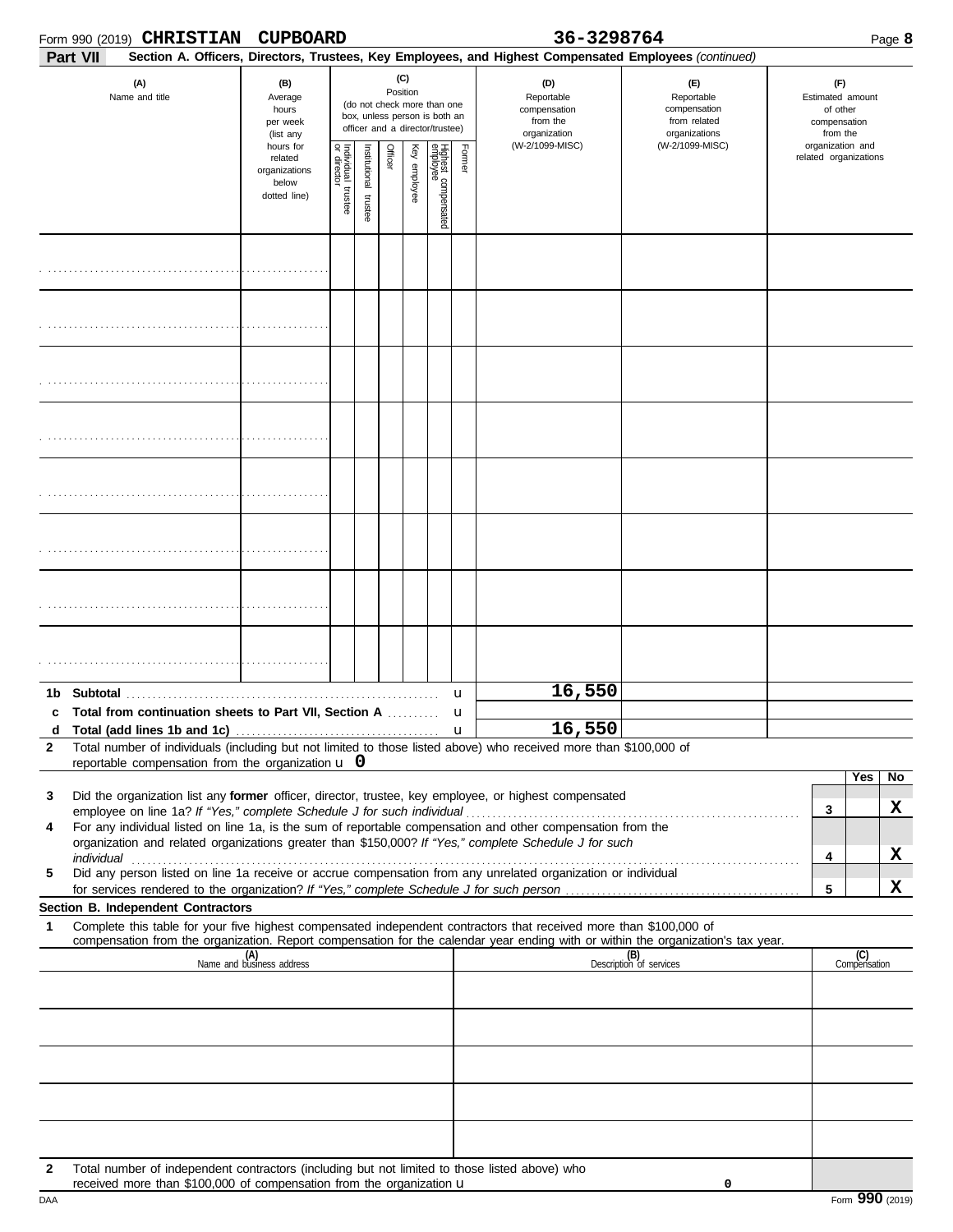### Form 990 (2019) Page **9 CHRISTIAN CUPBOARD 36-3298764 Part VIII Statement of Revenue**

|                                                                  |     |                                                                                              |    |                     |                |                      | (A)<br>Total revenue | (B)<br>Related or exempt<br>function revenue | (C)<br>Unrelated<br>business revenue | (D)<br>Revenue excluded<br>from tax under<br>sections 512-514 |
|------------------------------------------------------------------|-----|----------------------------------------------------------------------------------------------|----|---------------------|----------------|----------------------|----------------------|----------------------------------------------|--------------------------------------|---------------------------------------------------------------|
|                                                                  |     |                                                                                              |    |                     | 1a             |                      |                      |                                              |                                      |                                                               |
| <b>Contributions, Gifts, Grants</b><br>and Other Similar Amounts |     | 1a Federated campaigns<br><b>b</b> Membership dues <i>[[[[[[[[[[[[[[[[[[[[[[[[[[[]]]</i> ]]] |    |                     | 1 <sub>b</sub> |                      |                      |                                              |                                      |                                                               |
|                                                                  |     | c Fundraising events                                                                         |    |                     | 1 <sub>c</sub> |                      |                      |                                              |                                      |                                                               |
|                                                                  |     | d Related organizations                                                                      |    |                     | 1 <sub>d</sub> |                      |                      |                                              |                                      |                                                               |
|                                                                  |     | e Government grants (contributions)                                                          |    |                     | 1e             |                      |                      |                                              |                                      |                                                               |
|                                                                  |     | f All other contributions, gifts, grants,                                                    |    |                     |                |                      |                      |                                              |                                      |                                                               |
|                                                                  |     | and similar amounts not included above                                                       |    |                     |                | 1,227,593            |                      |                                              |                                      |                                                               |
|                                                                  |     | g Noncash contributions included in lines 1a-1f                                              |    | 1f<br>1g $\vert$ \$ | 773,770        |                      |                      |                                              |                                      |                                                               |
|                                                                  |     |                                                                                              |    |                     |                | $\mathbf{u}$         | 1,227,593            |                                              |                                      |                                                               |
|                                                                  |     |                                                                                              |    |                     |                | <b>Business Code</b> |                      |                                              |                                      |                                                               |
|                                                                  | 2a  |                                                                                              |    |                     |                |                      |                      |                                              |                                      |                                                               |
| Program Service<br>Revenue                                       | b   |                                                                                              |    |                     |                |                      |                      |                                              |                                      |                                                               |
|                                                                  |     |                                                                                              |    |                     |                |                      |                      |                                              |                                      |                                                               |
|                                                                  | d   |                                                                                              |    |                     |                |                      |                      |                                              |                                      |                                                               |
|                                                                  |     |                                                                                              |    |                     |                |                      |                      |                                              |                                      |                                                               |
|                                                                  |     | f All other program service revenue                                                          |    |                     |                |                      |                      |                                              |                                      |                                                               |
|                                                                  |     |                                                                                              |    |                     |                | u                    |                      |                                              |                                      |                                                               |
|                                                                  | 3   | Investment income (including dividends, interest, and                                        |    |                     |                |                      |                      |                                              |                                      |                                                               |
|                                                                  |     |                                                                                              |    |                     |                | u                    | 160                  |                                              |                                      | 160                                                           |
|                                                                  | 4   | Income from investment of tax-exempt bond proceeds                                           |    |                     |                | $\mathbf u$          |                      |                                              |                                      |                                                               |
|                                                                  | 5   |                                                                                              |    |                     |                | u                    |                      |                                              |                                      |                                                               |
|                                                                  |     |                                                                                              |    | (i) Real            |                | (ii) Personal        |                      |                                              |                                      |                                                               |
|                                                                  |     | 6a Gross rents                                                                               | 6a |                     |                |                      |                      |                                              |                                      |                                                               |
|                                                                  | b   | Less: rental expenses                                                                        | 6b |                     |                |                      |                      |                                              |                                      |                                                               |
|                                                                  | c   | Rental inc. or (loss)                                                                        | 6c |                     |                |                      |                      |                                              |                                      |                                                               |
|                                                                  | d   |                                                                                              |    |                     |                | u                    |                      |                                              |                                      |                                                               |
|                                                                  |     | <b>7a</b> Gross amount from<br>sales of assets                                               |    | (i) Securities      |                | (ii) Other           |                      |                                              |                                      |                                                               |
|                                                                  |     |                                                                                              | 7а |                     |                |                      |                      |                                              |                                      |                                                               |
|                                                                  |     | other than inventory<br><b>b</b> Less: cost or other                                         |    |                     |                |                      |                      |                                              |                                      |                                                               |
| Revenue                                                          |     | basis and sales exps.                                                                        | 7b |                     |                |                      |                      |                                              |                                      |                                                               |
|                                                                  |     | c Gain or (loss)                                                                             | 7c |                     |                |                      |                      |                                              |                                      |                                                               |
|                                                                  |     |                                                                                              |    |                     |                | u                    |                      |                                              |                                      |                                                               |
| <b>Other</b>                                                     |     | 8a Gross income from fundraising events                                                      |    |                     |                |                      |                      |                                              |                                      |                                                               |
|                                                                  |     | (not including \$                                                                            |    |                     |                |                      |                      |                                              |                                      |                                                               |
|                                                                  |     | of contributions reported on line 1c).                                                       |    | .                   |                |                      |                      |                                              |                                      |                                                               |
|                                                                  |     | See Part IV, line 18                                                                         |    |                     | 8а             |                      |                      |                                              |                                      |                                                               |
|                                                                  |     | <b>b</b> Less: direct expenses                                                               |    |                     | 8b             |                      |                      |                                              |                                      |                                                               |
|                                                                  | c   | Net income or (loss) from fundraising events                                                 |    |                     |                | u                    |                      |                                              |                                      |                                                               |
|                                                                  |     | 9a Gross income from gaming activities.                                                      |    |                     |                |                      |                      |                                              |                                      |                                                               |
|                                                                  |     | See Part IV, line 19                                                                         |    |                     | 9а             |                      |                      |                                              |                                      |                                                               |
|                                                                  |     | <b>b</b> Less: direct expenses                                                               |    |                     | 9 <sub>b</sub> |                      |                      |                                              |                                      |                                                               |
|                                                                  |     | c Net income or (loss) from gaming activities                                                |    |                     |                | u                    |                      |                                              |                                      |                                                               |
|                                                                  |     | 10a Gross sales of inventory, less                                                           |    |                     |                |                      |                      |                                              |                                      |                                                               |
|                                                                  |     | returns and allowances                                                                       |    |                     | 10a            |                      |                      |                                              |                                      |                                                               |
|                                                                  |     | <b>b</b> Less: cost of goods sold                                                            |    |                     | 10b            |                      |                      |                                              |                                      |                                                               |
|                                                                  |     |                                                                                              |    |                     |                | u                    |                      |                                              |                                      |                                                               |
|                                                                  |     |                                                                                              |    |                     |                | <b>Business Code</b> |                      |                                              |                                      |                                                               |
|                                                                  | 11a |                                                                                              |    |                     |                |                      |                      |                                              |                                      |                                                               |
|                                                                  | b   |                                                                                              |    |                     |                |                      |                      |                                              |                                      |                                                               |
|                                                                  | c   |                                                                                              |    |                     |                |                      |                      |                                              |                                      |                                                               |
| Miscellaneous<br>Revenue                                         |     |                                                                                              |    |                     |                |                      |                      |                                              |                                      |                                                               |
|                                                                  |     |                                                                                              |    |                     |                | $\mathbf u$          |                      |                                              |                                      |                                                               |
|                                                                  |     |                                                                                              |    |                     |                | $\mathbf{u}$         | 1,227,753            | 0                                            | 0                                    | 160                                                           |

Form **990** (2019)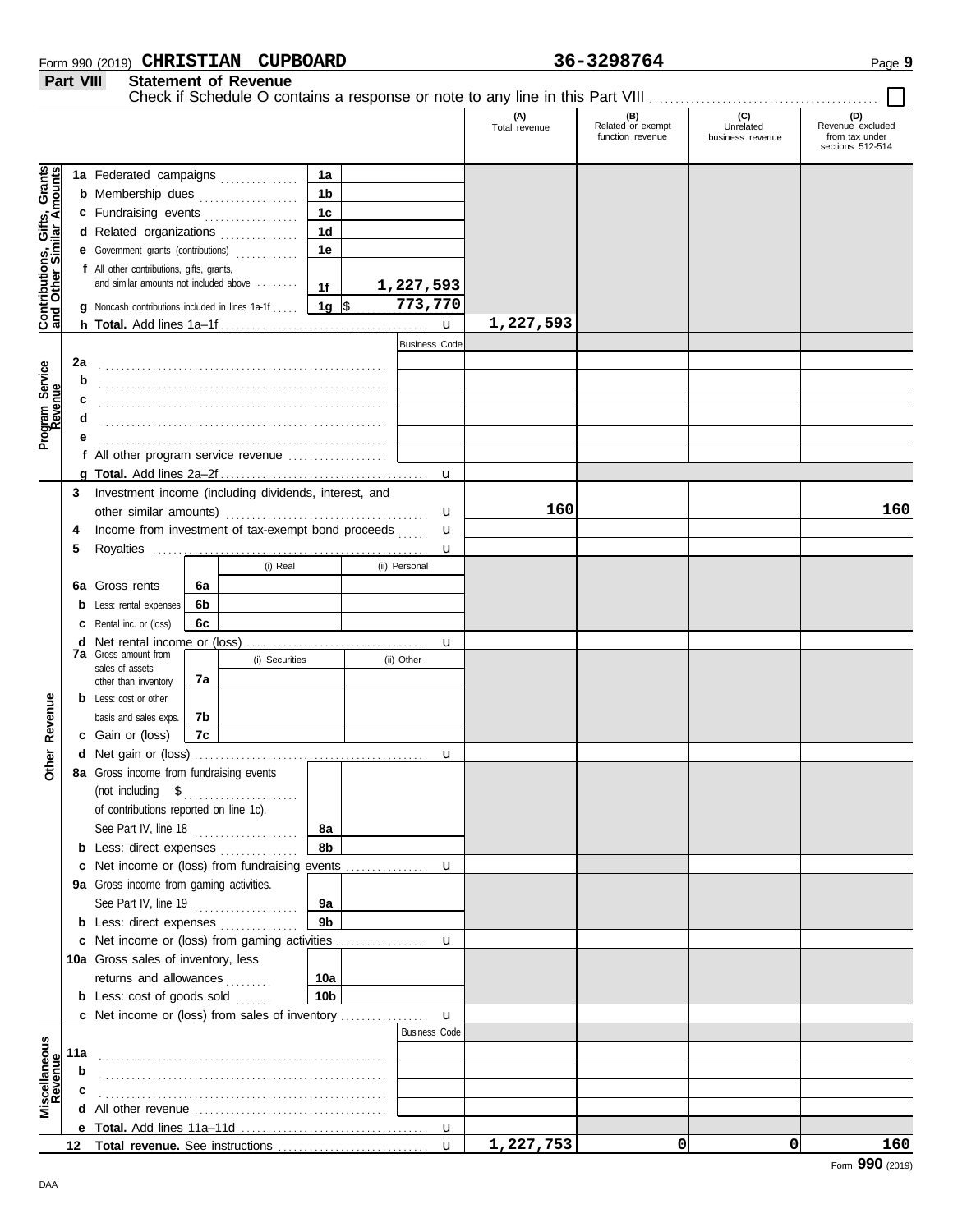**Part IX Statement of Functional Expenses**

#### *Section 501(c)(3) and 501(c)(4) organizations must complete all columns. All other organizations must complete column (A). Do not include amounts reported on lines 6b, 7b, 8b, 9b, and 10b of Part VIII.* **1 2 3** Grants and other assistance to foreign **4 5 6 7 8 9 10 11 a** Management ................................. **b** Legal . . . . . . . . . . . . . . . . . . . . . . . . . . . . . . . . . . . . . . . . . **c** Accounting . . . . . . . . . . . . . . . . . . . . . . . . . . . . . . . . . . . **d** Lobbying . . . . . . . . . . . . . . . . . . . . . . . . . . . . . . . . . . . . . **e** Professional fundraising services. See Part IV, line 17 **f g** Other. (If line 11g amount exceeds 10% of line 25, column **12** Advertising and promotion . . . . . . . . . . . . . . . . . . **13 14 15 16 17 18 19 20 21 22 23 24 a b c d e** All other expenses . . . . . . . . . . . . . . . . . . . . . . . . . . . **25 Total functional expenses.** Add lines 1 through 24e . . . . . **26** Grants and other assistance to domestic organizations and domestic governments. See Part IV, line 21 . . . . . . . . . . . Grants and other assistance to domestic individuals. See Part IV, line 22 . . . . . . . . . . . . . organizations, foreign governments, and foreign individuals. See Part IV, lines 15 and 16 Benefits paid to or for members ............. Compensation of current officers, directors, trustees, and key employees . . . . . . . . . . . . . . . . Compensation not included above to disqualified persons (as defined under section 4958(f)(1)) and persons described in section 4958(c)(3)(B) . . . . . . . . Other salaries and wages ................... Pension plan accruals and contributions (include section 401(k) and 403(b) employer contributions) Other employee benefits .................... Payroll taxes . . . . . . . . . . . . . . . . . . . . . . . . . . . . . . . . . Fees for services (nonemployees): Investment management fees ............... Office expenses ................................ Information technology ...................... Royalties . . . . . . . . . . . . . . . . . . . . . . . . . . . . . . . . . . . . . Occupancy . . . . . . . . . . . . . . . . . . . . . . . . . . . . . . . . . . Travel . . . . . . . . . . . . . . . . . . . . . . . . . . . . . . . . . . . . . . . . Payments of travel or entertainment expenses for any federal, state, or local public officials Conferences, conventions, and meetings Interest . . . . . . . . . . . . . . . . . . . . . . . . . . . . . . . . . . . . . . Payments to affiliates . . . . . . . . . . . . . . . . . . . . . . . . Depreciation, depletion, and amortization Insurance . . . . . . . . . . . . . . . . . . . . . . . . . . . . . . . . . . . . Other expenses. Itemize expenses not covered above (List miscellaneous expenses on line 24e. If line 24e amount exceeds 10% of line 25, column (A) amount, list line 24e expenses on Schedule O.) fundraising solicitation. Check here  $\mathbf{u}$  | if organization reported in column (B) joint costs from a combined educational campaign and following SOP 98-2 (ASC 958-720) **(A) (B) (C) (D)** Total expenses Program service Management and expenses | general expenses (D)<br>Fundraising expenses . . . . . . . . . . . . . . . . . . . . . . . . . . . . . . . . . . . . . . . . . . . . . . . **UTILITIES 16,383 16,383** . . . . . . . . . . . . . . . . . . . . . . . . . . . . . . . . . . . . . . . . . . . . . . . **OPERATING SUPPLIES 9,898 6,512 3,386 MAINTENANCE 1. 1.68 7,168 7,168 VEHICLE MAINTENANCE 5,968 5,968** Check if Schedule O contains a response or note to any line in this Part IX **Joint costs.** Complete this line only if the (A) amount, list line 11g expenses on Schedule O.) . . . . . . . . **843,649 843,649 111,137 48,012 63,125 9,744 4,209 5,535 3,756 3,756 29,408 29,408 40,819 491 40,328 26,250 26,250 3,213 2,551 662 12,430 12,430 47,574 47,574 9,638 9,638 5,352 5,352 1,182,387 1,008,767 133,292 40,328**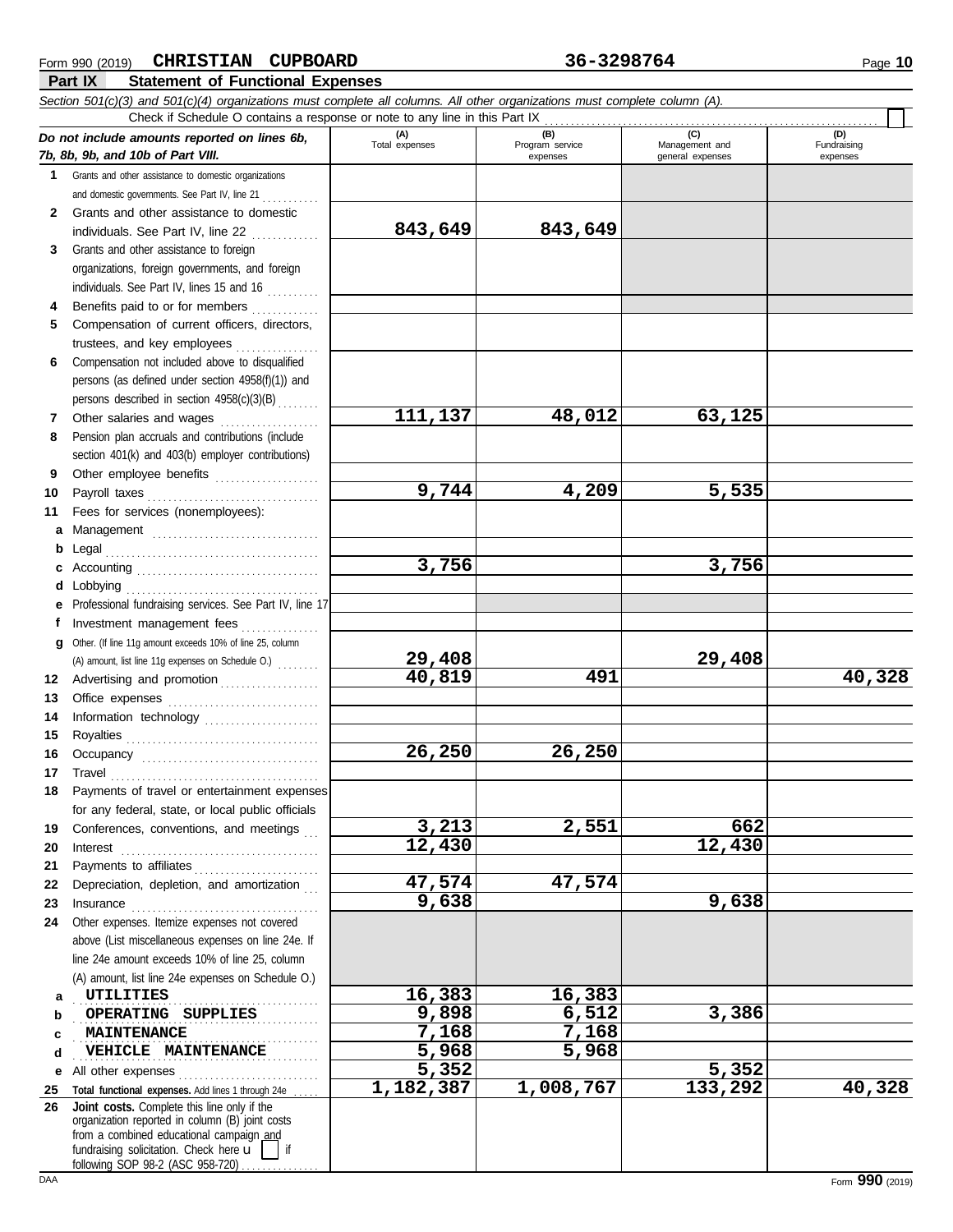## Form 990 (2019) Page **11 CHRISTIAN CUPBOARD 36-3298764**

**Part X Balance Sheet**

|                                |    |                                                                                                      |  |                             | (A)<br>Beginning of year |                 | (B)<br>End of year        |
|--------------------------------|----|------------------------------------------------------------------------------------------------------|--|-----------------------------|--------------------------|-----------------|---------------------------|
|                                | 1  | Cash-non-interest-bearing                                                                            |  |                             | 192,765                  | $\mathbf{1}$    | 280,248                   |
|                                | 2  |                                                                                                      |  |                             | 73,956                   | $\mathbf{2}$    | 73,918                    |
|                                | 3  |                                                                                                      |  |                             |                          | 3               |                           |
|                                | 4  | Accounts receivable, net                                                                             |  |                             |                          | 4               |                           |
|                                | 5  | Loans and other receivables from any current or former officer, director,                            |  |                             |                          |                 |                           |
|                                |    | trustee, key employee, creator or founder, substantial contributor, or 35%                           |  |                             |                          |                 |                           |
|                                |    | controlled entity or family member of any of these persons                                           |  |                             |                          | 5               |                           |
|                                | 6  | Loans and other receivables from other disqualified persons (as defined                              |  |                             |                          |                 |                           |
|                                |    | under section 4958(f)(1)), and persons described in section 4958(c)(3)(B)                            |  |                             |                          | 6               |                           |
| Assets                         | 7  | Notes and loans receivable, net                                                                      |  |                             | $\overline{7}$           |                 |                           |
|                                | 8  | Inventories for sale or use                                                                          |  |                             |                          | 8               |                           |
|                                | 9  |                                                                                                      |  |                             |                          | 9               |                           |
|                                |    | Prepaid expenses and deferred charges                                                                |  |                             |                          |                 |                           |
|                                |    | 10a Land, buildings, and equipment: cost or other                                                    |  |                             |                          |                 |                           |
|                                |    |                                                                                                      |  | $\frac{1,065,867}{118,950}$ | 994,491                  |                 | 946,917                   |
|                                |    | $\frac{1}{10b}$<br><b>b</b> Less: accumulated depreciation                                           |  |                             |                          | 10 <sub>c</sub> |                           |
|                                | 11 | Investments-publicly traded securities                                                               |  |                             |                          | 11              |                           |
|                                | 12 | Investments-other securities. See Part IV, line 11                                                   |  |                             | 12                       |                 |                           |
|                                | 13 |                                                                                                      |  |                             |                          | 13              |                           |
|                                | 14 | Intangible assets                                                                                    |  |                             | $\overline{5}$ , 189     | 14              |                           |
|                                | 15 | Other assets. See Part IV, line 11                                                                   |  |                             | 1,266,401                | 15              | 3,523<br>1,304,606        |
|                                | 16 |                                                                                                      |  |                             | 16                       |                 |                           |
|                                | 17 |                                                                                                      |  |                             | 17                       |                 |                           |
|                                | 18 | Grants payable                                                                                       |  | 18                          |                          |                 |                           |
|                                | 19 | Deferred revenue                                                                                     |  |                             | 19                       |                 |                           |
|                                | 20 | Tax-exempt bond liabilities                                                                          |  |                             |                          | 20              |                           |
|                                | 21 | Escrow or custodial account liability. Complete Part IV of Schedule D                                |  |                             |                          | 21              |                           |
|                                | 22 | Loans and other payables to any current or former officer, director,                                 |  |                             |                          |                 |                           |
| Liabilities                    |    | trustee, key employee, creator or founder, substantial contributor, or 35%                           |  |                             |                          |                 |                           |
|                                |    | controlled entity or family member of any of these persons                                           |  |                             | 199,473                  | 22              |                           |
|                                | 23 | Secured mortgages and notes payable to unrelated third parties [[[[[[[[[[[[[[[[[[[[[[[[[[[[[]]]]]]]] |  |                             | 78,095                   | 23              | 193,405                   |
|                                | 24 | Unsecured notes and loans payable to unrelated third parties                                         |  |                             |                          | 24              | 77,002                    |
|                                | 25 | Other liabilities (including federal income tax, payables to related third                           |  |                             |                          |                 |                           |
|                                |    | parties, and other liabilities not included on lines 17-24). Complete Part X                         |  |                             |                          |                 |                           |
|                                |    | of Schedule D                                                                                        |  |                             |                          | 25              |                           |
|                                | 26 |                                                                                                      |  |                             | 277,568                  | 26              | 270,407                   |
|                                |    | Organizations that follow FASB ASC 958, check here $\mathbf{u}[\overline{\mathbf{X}}]$               |  |                             |                          |                 |                           |
|                                |    | and complete lines 27, 28, 32, and 33.                                                               |  |                             |                          |                 |                           |
|                                | 27 | Net assets without donor restrictions                                                                |  |                             | 986,833<br>2,000         | 27              | <u>1,032,199</u><br>2,000 |
|                                | 28 | Net assets with donor restrictions                                                                   |  |                             |                          | 28              |                           |
|                                |    | Organizations that do not follow FASB ASC 958, check here u                                          |  |                             |                          |                 |                           |
| <b>Assets or Fund Balances</b> |    | and complete lines 29 through 33.                                                                    |  |                             |                          |                 |                           |
|                                | 29 | Capital stock or trust principal, or current funds                                                   |  |                             |                          | 29              |                           |
|                                | 30 |                                                                                                      |  |                             |                          | 30              |                           |
|                                | 31 | Retained earnings, endowment, accumulated income, or other funds                                     |  |                             | 988,833                  | 31              |                           |
| ğ                              | 32 | Total net assets or fund balances                                                                    |  |                             |                          | 32              | 1,034,199<br>1,304,606    |
|                                | 33 |                                                                                                      |  |                             | 1,266,401                | 33              |                           |

Form **990** (2019)

#### DAA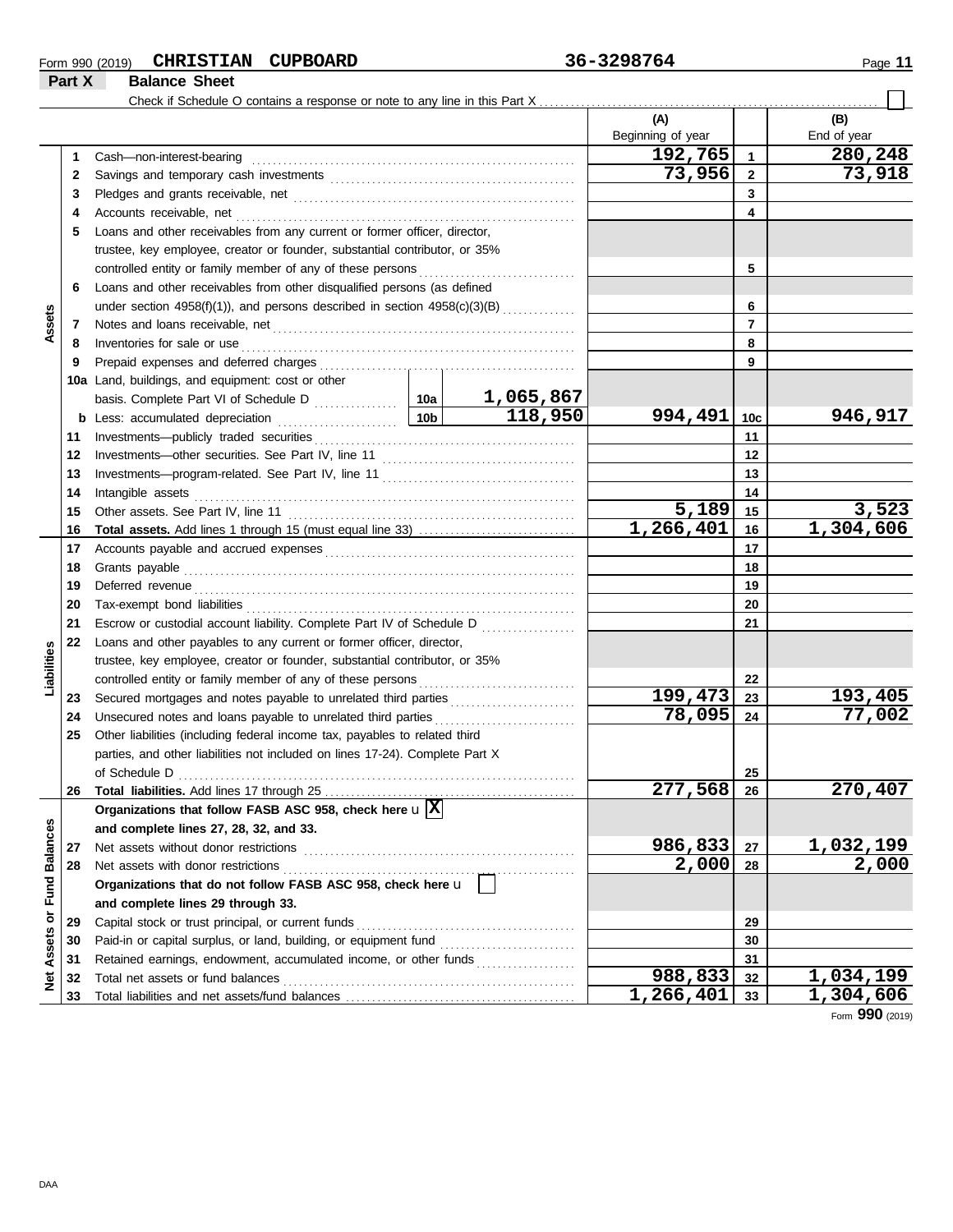|    | 36-3298764<br>Form 990 (2019) CHRISTIAN CUPBOARD                                                                      |                         |                |         | Page 12 |
|----|-----------------------------------------------------------------------------------------------------------------------|-------------------------|----------------|---------|---------|
|    | Part XI<br><b>Reconciliation of Net Assets</b>                                                                        |                         |                |         |         |
|    |                                                                                                                       |                         |                |         |         |
|    |                                                                                                                       |                         | 1,227,753      |         |         |
| 2  |                                                                                                                       | $\overline{2}$          | 1,182,387      |         |         |
| 3  |                                                                                                                       | $\overline{\mathbf{3}}$ |                | 45,366  |         |
| 4  | Net assets or fund balances at beginning of year (must equal Part X, line 32, column (A)) contational contact         | $\overline{\mathbf{4}}$ |                | 988,833 |         |
| 5  |                                                                                                                       | 5                       |                |         |         |
| 6  |                                                                                                                       | 6                       |                |         |         |
| 7  | Investment expenses                                                                                                   | $\overline{7}$          |                |         |         |
| 8  | Prior period adjustments                                                                                              | 8                       |                |         |         |
| 9  | Other changes in net assets or fund balances (explain on Schedule O)                                                  | 9                       |                |         |         |
| 10 | Net assets or fund balances at end of year. Combine lines 3 through 9 (must equal Part X, line                        |                         |                |         |         |
|    | 32, column (B))                                                                                                       | 10                      | 1,034,199      |         |         |
|    | <b>Financial Statements and Reporting</b><br>Part XII                                                                 |                         |                |         |         |
|    |                                                                                                                       |                         |                |         |         |
|    |                                                                                                                       |                         |                | Yes     | No      |
| 1  | $ X $ Cash<br>Accounting method used to prepare the Form 990:<br>Accrual<br>Other                                     |                         |                |         |         |
|    | If the organization changed its method of accounting from a prior year or checked "Other," explain in                 |                         |                |         |         |
|    | Schedule O.                                                                                                           |                         |                |         |         |
|    | 2a Were the organization's financial statements compiled or reviewed by an independent accountant?                    |                         | 2a             |         | x       |
|    | If "Yes," check a box below to indicate whether the financial statements for the year were compiled or                |                         |                |         |         |
|    | reviewed on a separate basis, consolidated basis, or both:                                                            |                         |                |         |         |
|    | Consolidated basis<br>Separate basis<br>Both consolidated and separate basis<br>$\perp$                               |                         |                |         |         |
|    | b Were the organization's financial statements audited by an independent accountant?                                  |                         | 2b             |         | х       |
|    | If "Yes," check a box below to indicate whether the financial statements for the year were audited on a               |                         |                |         |         |
|    | separate basis, consolidated basis, or both:                                                                          |                         |                |         |         |
|    | Separate basis<br>Consolidated basis<br>  Both consolidated and separate basis                                        |                         |                |         |         |
|    | If "Yes" to line 2a or 2b, does the organization have a committee that assumes responsibility for oversight of        |                         |                |         |         |
|    | the audit, review, or compilation of its financial statements and selection of an independent accountant?             |                         | 2 <sub>c</sub> |         |         |
|    | If the organization changed either its oversight process or selection process during the tax year, explain on         |                         |                |         |         |
|    | Schedule O.                                                                                                           |                         |                |         |         |
|    | 3a As a result of a federal award, was the organization required to undergo an audit or audits as set forth in the    |                         |                |         |         |
|    | Single Audit Act and OMB Circular A-133?                                                                              |                         | За             |         | x       |
|    | <b>b</b> If "Yes," did the organization undergo the required audit or audits? If the organization did not undergo the |                         |                |         |         |
|    | required audit or audits, explain why on Schedule O and describe any steps taken to undergo such audits               |                         | 3 <sub>b</sub> |         |         |

Form **990** (2019)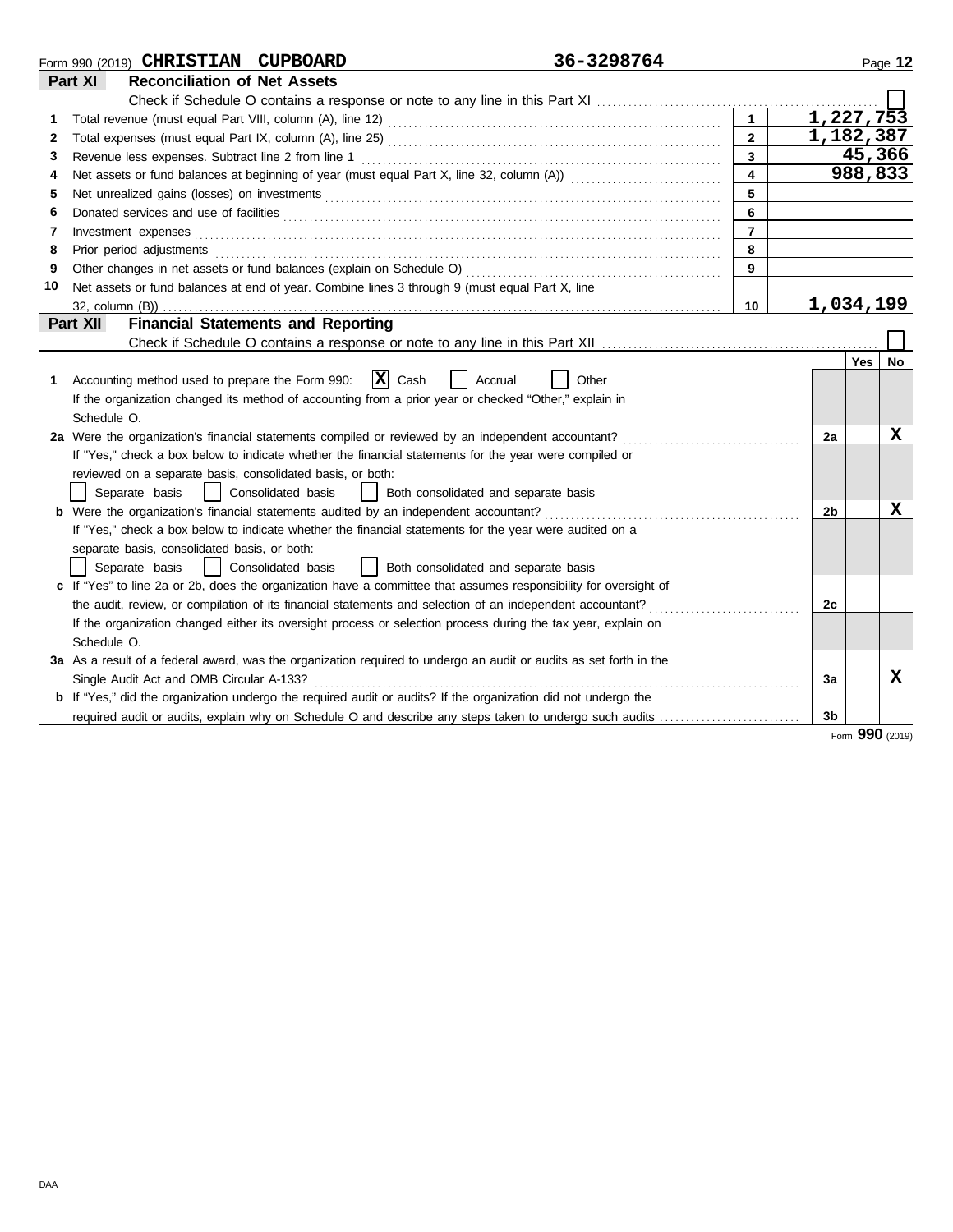| <b>SCHEDULE A</b> |                            |  | <b>Public Charity Status and Public Support</b>            | OMB No. 1545-0047                                                                                                                                                                                                                                               |                                                                                                        |                                       |                               |                                     |  |  |  |
|-------------------|----------------------------|--|------------------------------------------------------------|-----------------------------------------------------------------------------------------------------------------------------------------------------------------------------------------------------------------------------------------------------------------|--------------------------------------------------------------------------------------------------------|---------------------------------------|-------------------------------|-------------------------------------|--|--|--|
|                   | (Form 990 or 990-EZ)       |  |                                                            | Complete if the organization is a section $501(c)(3)$ organization or a section $4947(a)(1)$ nonexempt charitable trust.                                                                                                                                        |                                                                                                        |                                       |                               | 19                                  |  |  |  |
|                   | Department of the Treasury |  |                                                            | La Attach to Form 990 or Form 990-EZ.                                                                                                                                                                                                                           |                                                                                                        |                                       |                               | Open to Public                      |  |  |  |
|                   | Internal Revenue Service   |  |                                                            | <b>u</b> Go to www.irs.gov/Form990 for instructions and the latest information.                                                                                                                                                                                 |                                                                                                        |                                       |                               | Inspection                          |  |  |  |
|                   | Name of the organization   |  | <b>CHRISTIAN</b><br>EMERGENCY FOOD SHELF                   | <b>CUPBOARD</b>                                                                                                                                                                                                                                                 |                                                                                                        |                                       | 36-3298764                    | Employer identification number      |  |  |  |
|                   | Part I                     |  |                                                            |                                                                                                                                                                                                                                                                 | <b>Reason for Public Charity Status</b> (All organizations must complete this part.) See instructions. |                                       |                               |                                     |  |  |  |
|                   |                            |  |                                                            | The organization is not a private foundation because it is: (For lines 1 through 12, check only one box.)                                                                                                                                                       |                                                                                                        |                                       |                               |                                     |  |  |  |
| 1                 |                            |  |                                                            | A church, convention of churches, or association of churches described in section 170(b)(1)(A)(i).                                                                                                                                                              |                                                                                                        |                                       |                               |                                     |  |  |  |
| 2                 |                            |  |                                                            | A school described in section 170(b)(1)(A)(ii). (Attach Schedule E (Form 990 or 990-EZ).)                                                                                                                                                                       |                                                                                                        |                                       |                               |                                     |  |  |  |
| 3<br>4            |                            |  |                                                            | A hospital or a cooperative hospital service organization described in section 170(b)(1)(A)(iii).<br>A medical research organization operated in conjunction with a hospital described in section 170(b)(1)(A)(iii). Enter the hospital's name,                 |                                                                                                        |                                       |                               |                                     |  |  |  |
|                   | city, and state:           |  |                                                            |                                                                                                                                                                                                                                                                 |                                                                                                        |                                       |                               |                                     |  |  |  |
| 5                 |                            |  |                                                            | An organization operated for the benefit of a college or university owned or operated by a governmental unit described in                                                                                                                                       |                                                                                                        |                                       |                               |                                     |  |  |  |
|                   |                            |  | section 170(b)(1)(A)(iv). (Complete Part II.)              |                                                                                                                                                                                                                                                                 |                                                                                                        |                                       |                               |                                     |  |  |  |
| 6<br>7            | X                          |  |                                                            | A federal, state, or local government or governmental unit described in section 170(b)(1)(A)(v).<br>An organization that normally receives a substantial part of its support from a governmental unit or from the general public                                |                                                                                                        |                                       |                               |                                     |  |  |  |
|                   |                            |  | described in section 170(b)(1)(A)(vi). (Complete Part II.) |                                                                                                                                                                                                                                                                 |                                                                                                        |                                       |                               |                                     |  |  |  |
| 8                 |                            |  |                                                            | A community trust described in section 170(b)(1)(A)(vi). (Complete Part II.)                                                                                                                                                                                    |                                                                                                        |                                       |                               |                                     |  |  |  |
| 9                 |                            |  |                                                            | An agricultural research organization described in section 170(b)(1)(A)(ix) operated in conjunction with a land-grant college<br>or university or a non-land-grant college of agriculture (see instructions). Enter the name, city, and state of the college or |                                                                                                        |                                       |                               |                                     |  |  |  |
| 10                | university:                |  |                                                            | An organization that normally receives: (1) more than 33 1/3% of its support from contributions, membership fees, and gross                                                                                                                                     |                                                                                                        |                                       |                               |                                     |  |  |  |
|                   |                            |  |                                                            | receipts from activities related to its exempt functions—subject to certain exceptions, and (2) no more than 33 1/3% of its                                                                                                                                     |                                                                                                        |                                       |                               |                                     |  |  |  |
|                   |                            |  |                                                            | support from gross investment income and unrelated business taxable income (less section 511 tax) from businesses<br>acquired by the organization after June 30, 1975. See section 509(a)(2). (Complete Part III.)                                              |                                                                                                        |                                       |                               |                                     |  |  |  |
| 11                |                            |  |                                                            | An organization organized and operated exclusively to test for public safety. See section 509(a)(4).                                                                                                                                                            |                                                                                                        |                                       |                               |                                     |  |  |  |
| 12                |                            |  |                                                            | An organization organized and operated exclusively for the benefit of, to perform the functions of, or to carry out the purposes                                                                                                                                |                                                                                                        |                                       |                               |                                     |  |  |  |
|                   |                            |  |                                                            | of one or more publicly supported organizations described in section 509(a)(1) or section 509(a)(2). See section 509(a)(3).<br>Check the box in lines 12a through 12d that describes the type of supporting organization and complete lines 12e, 12f, and 12g.  |                                                                                                        |                                       |                               |                                     |  |  |  |
|                   | a                          |  |                                                            | Type I. A supporting organization operated, supervised, or controlled by its supported organization(s), typically by giving                                                                                                                                     |                                                                                                        |                                       |                               |                                     |  |  |  |
|                   |                            |  |                                                            | the supported organization(s) the power to regularly appoint or elect a majority of the directors or trustees of the                                                                                                                                            |                                                                                                        |                                       |                               |                                     |  |  |  |
|                   | b                          |  |                                                            | supporting organization. You must complete Part IV, Sections A and B.<br>Type II. A supporting organization supervised or controlled in connection with its supported organization(s), by having                                                                |                                                                                                        |                                       |                               |                                     |  |  |  |
|                   |                            |  |                                                            | control or management of the supporting organization vested in the same persons that control or manage the supported                                                                                                                                            |                                                                                                        |                                       |                               |                                     |  |  |  |
|                   |                            |  |                                                            | organization(s). You must complete Part IV, Sections A and C.                                                                                                                                                                                                   |                                                                                                        |                                       |                               |                                     |  |  |  |
|                   | c                          |  |                                                            | Type III functionally integrated. A supporting organization operated in connection with, and functionally integrated with,<br>its supported organization(s) (see instructions). You must complete Part IV, Sections A, D, and E.                                |                                                                                                        |                                       |                               |                                     |  |  |  |
|                   | d                          |  |                                                            | Type III non-functionally integrated. A supporting organization operated in connection with its supported organization(s)                                                                                                                                       |                                                                                                        |                                       |                               |                                     |  |  |  |
|                   |                            |  |                                                            | that is not functionally integrated. The organization generally must satisfy a distribution requirement and an attentiveness<br>requirement (see instructions). You must complete Part IV, Sections A and D, and Part V.                                        |                                                                                                        |                                       |                               |                                     |  |  |  |
|                   | е                          |  |                                                            | Check this box if the organization received a written determination from the IRS that it is a Type I, Type II, Type III                                                                                                                                         |                                                                                                        |                                       |                               |                                     |  |  |  |
|                   |                            |  |                                                            | functionally integrated, or Type III non-functionally integrated supporting organization.                                                                                                                                                                       |                                                                                                        |                                       |                               |                                     |  |  |  |
|                   | f<br>g                     |  | Enter the number of supported organizations                | Provide the following information about the supported organization(s).                                                                                                                                                                                          |                                                                                                        |                                       |                               |                                     |  |  |  |
|                   | (i) Name of supported      |  | (ii) EIN                                                   | (iii) Type of organization                                                                                                                                                                                                                                      |                                                                                                        | (iv) Is the organization              | (v) Amount of monetary        | (vi) Amount of                      |  |  |  |
|                   | organization               |  |                                                            | (described on lines 1-10<br>above (see instructions))                                                                                                                                                                                                           |                                                                                                        | listed in your governing<br>document? | support (see<br>instructions) | other support (see<br>instructions) |  |  |  |
|                   |                            |  |                                                            |                                                                                                                                                                                                                                                                 | Yes                                                                                                    | No                                    |                               |                                     |  |  |  |
| (A)               |                            |  |                                                            |                                                                                                                                                                                                                                                                 |                                                                                                        |                                       |                               |                                     |  |  |  |
| (B)               |                            |  |                                                            |                                                                                                                                                                                                                                                                 |                                                                                                        |                                       |                               |                                     |  |  |  |
|                   |                            |  |                                                            |                                                                                                                                                                                                                                                                 |                                                                                                        |                                       |                               |                                     |  |  |  |
| (C)               |                            |  |                                                            |                                                                                                                                                                                                                                                                 |                                                                                                        |                                       |                               |                                     |  |  |  |
| (D)               |                            |  |                                                            |                                                                                                                                                                                                                                                                 |                                                                                                        |                                       |                               |                                     |  |  |  |
| (E)               |                            |  |                                                            |                                                                                                                                                                                                                                                                 |                                                                                                        |                                       |                               |                                     |  |  |  |
| Total             |                            |  |                                                            |                                                                                                                                                                                                                                                                 |                                                                                                        |                                       |                               |                                     |  |  |  |
|                   |                            |  |                                                            |                                                                                                                                                                                                                                                                 |                                                                                                        |                                       |                               | 0.00E2000                           |  |  |  |

**For Paperwork Reduction Act Notice, see the Instructions for Form 990 or 990-EZ.**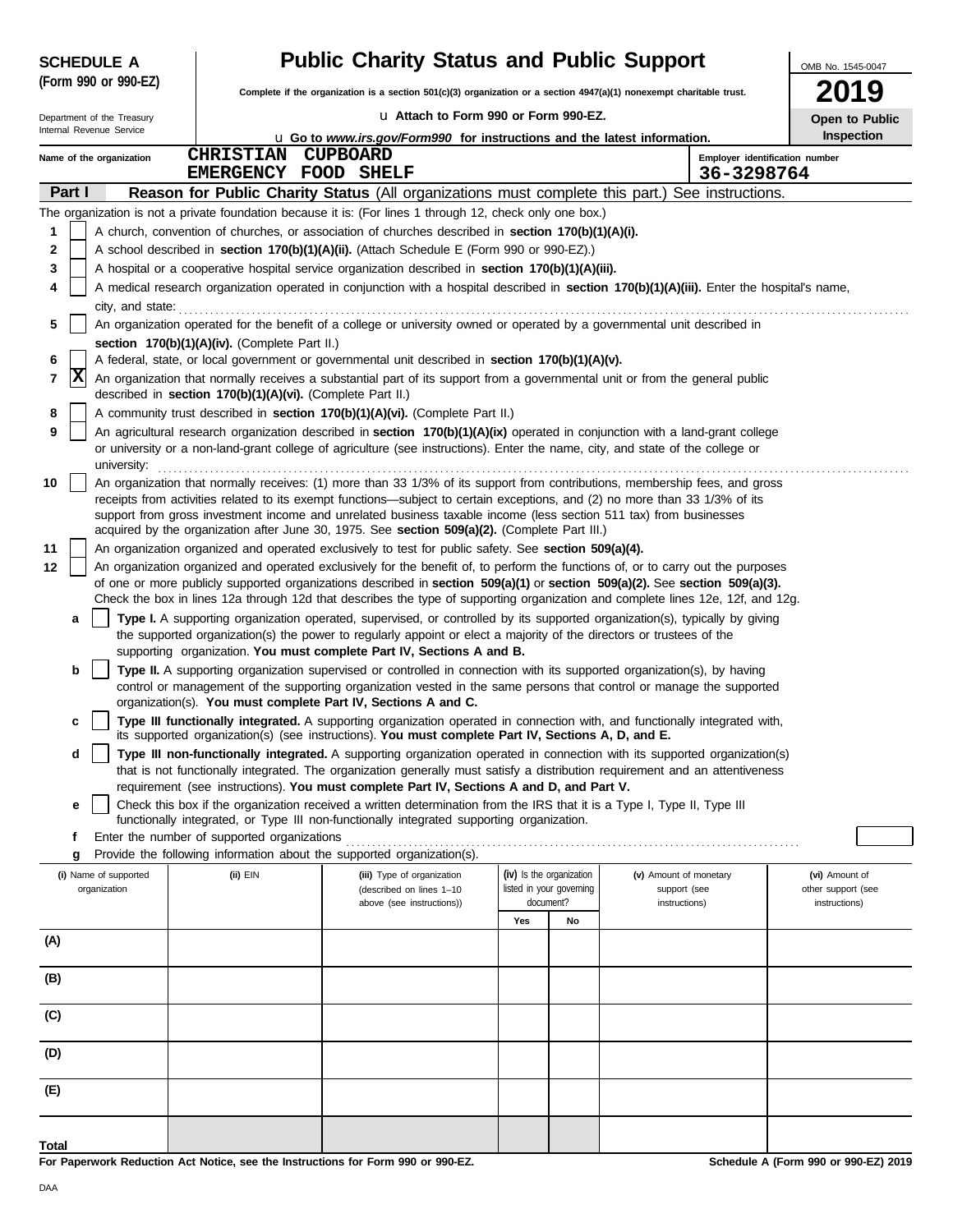|              | Schedule A (Form 990 or 990-EZ) 2019                                                                                                                                                                                                             | CHRISTIAN CUPBOARD |          |           |            | 36-3298764 | Page 2                          |
|--------------|--------------------------------------------------------------------------------------------------------------------------------------------------------------------------------------------------------------------------------------------------|--------------------|----------|-----------|------------|------------|---------------------------------|
|              | Support Schedule for Organizations Described in Sections 170(b)(1)(A)(iv) and 170(b)(1)(A)(vi)<br>Part II                                                                                                                                        |                    |          |           |            |            |                                 |
|              | (Complete only if you checked the box on line 5, 7, or 8 of Part I or if the organization failed to qualify under                                                                                                                                |                    |          |           |            |            |                                 |
|              | Part III. If the organization fails to qualify under the tests listed below, please complete Part III.)                                                                                                                                          |                    |          |           |            |            |                                 |
|              | <b>Section A. Public Support</b>                                                                                                                                                                                                                 |                    |          |           |            |            |                                 |
|              | Calendar year (or fiscal year beginning in)<br>$\mathbf{u}$                                                                                                                                                                                      | (a) 2015           | (b) 2016 | (c) 2017  | $(d)$ 2018 | (e) $2019$ | (f) Total                       |
| 1            | Gifts, grants, contributions, and                                                                                                                                                                                                                |                    |          |           |            |            |                                 |
|              | membership fees received. (Do not                                                                                                                                                                                                                |                    |          |           |            |            |                                 |
|              | include any "unusual grants.")                                                                                                                                                                                                                   | 517,233            | 904,833  | 1,009,998 | 1,298,626  | 1,227,593  | 4,958,283                       |
| $\mathbf{2}$ | Tax revenues levied for the<br>organization's benefit and either paid                                                                                                                                                                            |                    |          |           |            |            |                                 |
|              | to or expended on its behalf                                                                                                                                                                                                                     |                    |          |           |            |            |                                 |
| 3            | The value of services or facilities<br>furnished by a governmental unit to the<br>organization without charge                                                                                                                                    |                    |          |           |            |            |                                 |
| 4            | Total. Add lines 1 through 3                                                                                                                                                                                                                     | 517,233            | 904,833  | 1,009,998 | 1,298,626  | 1,227,593  | 4,958,283                       |
| 5            | The portion of total contributions by<br>each person (other than a<br>governmental unit or publicly<br>supported organization) included on<br>line 1 that exceeds 2% of the amount                                                               |                    |          |           |            |            |                                 |
|              | shown on line 11, column (f)                                                                                                                                                                                                                     |                    |          |           |            |            |                                 |
| 6            | Public support. Subtract line 5 from line 4<br><b>Section B. Total Support</b>                                                                                                                                                                   |                    |          |           |            |            | 4,958,283                       |
|              | Calendar year (or fiscal year beginning in)<br>$\mathbf{u}$                                                                                                                                                                                      | (a) 2015           | (b) 2016 | (c) 2017  | $(d)$ 2018 | (e) $2019$ | (f) Total                       |
| 7            | Amounts from line 4                                                                                                                                                                                                                              | 517,233            | 904,833  | 1,009,998 | 1,298,626  | 1,227,593  | 4,958,283                       |
| 8            | Gross income from interest, dividends,                                                                                                                                                                                                           |                    |          |           |            |            |                                 |
|              | payments received on securities loans,<br>rents, royalties, and income from<br>similar sources                                                                                                                                                   | 80                 | 114      | 468       | 246        | 160        | 1,068                           |
| 9            | Net income from unrelated business<br>activities, whether or not the business                                                                                                                                                                    |                    |          |           |            |            |                                 |
| 10           | Other income. Do not include gain or<br>loss from the sale of capital assets<br>(Explain in Part VI.)                                                                                                                                            |                    |          |           |            |            |                                 |
| 11           | Total support. Add lines 7 through 10                                                                                                                                                                                                            |                    |          |           |            |            | 4,959,351                       |
| 12           | Gross receipts from related activities, etc. (see instructions)                                                                                                                                                                                  |                    |          |           |            | 12         |                                 |
| 13           | First five years. If the Form 990 is for the organization's first, second, third, fourth, or fifth tax year as a section 501(c)(3)                                                                                                               |                    |          |           |            |            |                                 |
|              |                                                                                                                                                                                                                                                  |                    |          |           |            |            |                                 |
|              | Section C. Computation of Public Support Percentage                                                                                                                                                                                              |                    |          |           |            |            |                                 |
| 14           | Public support percentage for 2019 (line 6, column (f) divided by line 11, column (f)) [[[[[[[[[[[[[[[[[[[[[[                                                                                                                                    |                    |          |           |            | 14         | 99.98%                          |
| 15           | Public support percentage from 2018 Schedule A, Part II, line 14                                                                                                                                                                                 |                    |          |           |            | 15         | 99.97%                          |
| 16a          | 33 1/3% support test-2019. If the organization did not check the box on line 13, and line 14 is 33 1/3% or more, check this                                                                                                                      |                    |          |           |            |            |                                 |
|              | box and stop here. The organization qualifies as a publicly supported organization                                                                                                                                                               |                    |          |           |            |            | $\blacktriangleright$ $\vert$ X |
| b            | 33 1/3% support test-2018. If the organization did not check a box on line 13 or 16a, and line 15 is 33 1/3% or more, check                                                                                                                      |                    |          |           |            |            |                                 |
|              |                                                                                                                                                                                                                                                  |                    |          |           |            |            |                                 |
|              | 17a 10%-facts-and-circumstances test-2019. If the organization did not check a box on line 13, 16a, or 16b, and line 14 is                                                                                                                       |                    |          |           |            |            |                                 |
|              | 10% or more, and if the organization meets the "facts-and-circumstances" test, check this box and stop here. Explain in                                                                                                                          |                    |          |           |            |            |                                 |
|              | Part VI how the organization meets the "facts-and-circumstances" test. The organization qualifies as a publicly supported                                                                                                                        |                    |          |           |            |            |                                 |
|              | organization                                                                                                                                                                                                                                     |                    |          |           |            |            |                                 |
| b            | 10%-facts-and-circumstances test-2018. If the organization did not check a box on line 13, 16a, 16b, or 17a, and line                                                                                                                            |                    |          |           |            |            |                                 |
|              | 15 is 10% or more, and if the organization meets the "facts-and-circumstances" test, check this box and stop here.<br>Explain in Part VI how the organization meets the "facts-and-circumstances" test. The organization qualifies as a publicly |                    |          |           |            |            |                                 |
|              | supported organization                                                                                                                                                                                                                           |                    |          |           |            |            |                                 |
| 18           | Private foundation. If the organization did not check a box on line 13, 16a, 16b, 17a, or 17b, check this box and see                                                                                                                            |                    |          |           |            |            |                                 |
|              | instructions                                                                                                                                                                                                                                     |                    |          |           |            |            |                                 |
|              |                                                                                                                                                                                                                                                  |                    |          |           |            |            |                                 |

**Schedule A (Form 990 or 990-EZ) 2019**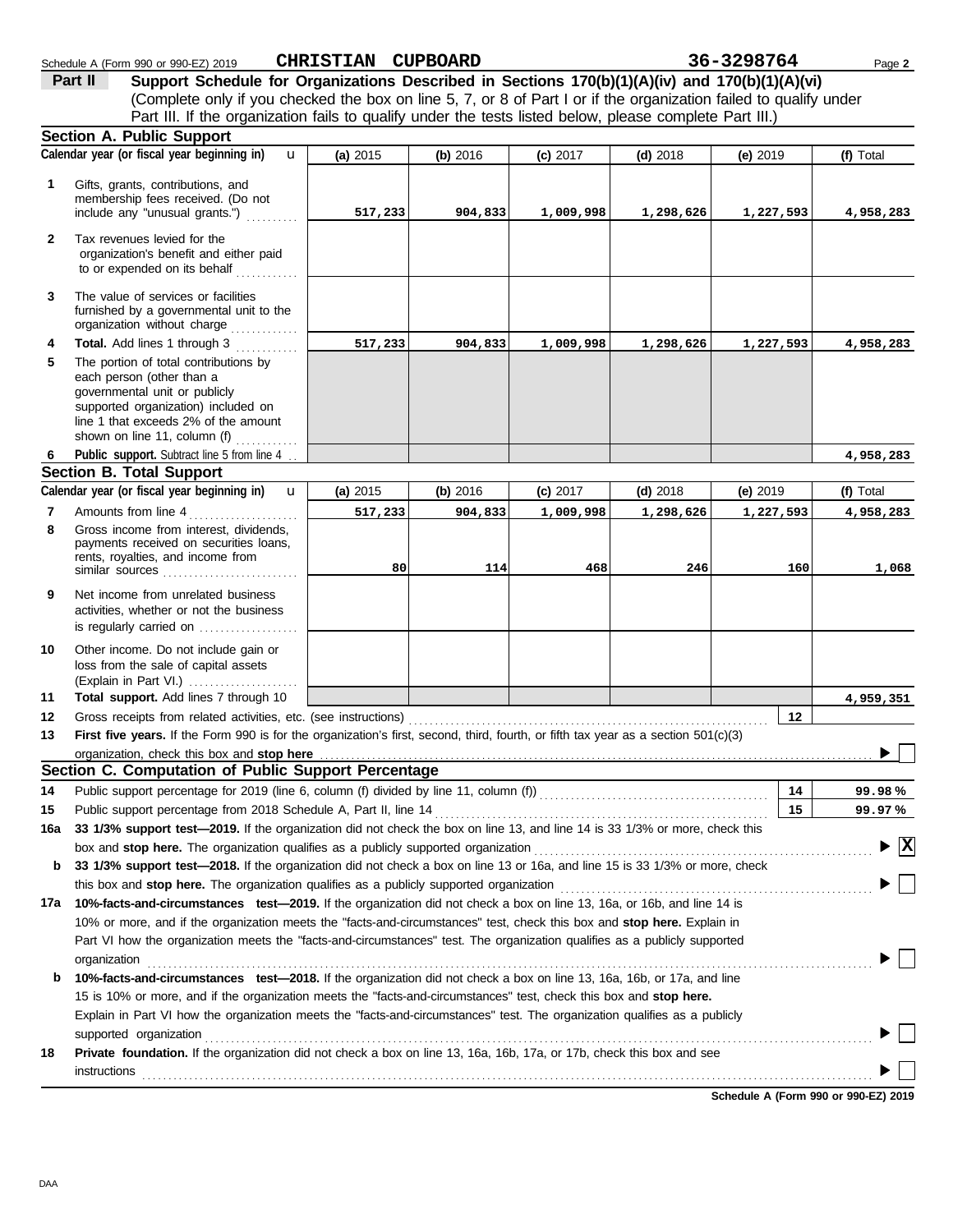|              | Fail III<br>Support Scriedule for Organizations Described in Section 309(a)(2)                                                                                                    |            |          |            |            |            |          |
|--------------|-----------------------------------------------------------------------------------------------------------------------------------------------------------------------------------|------------|----------|------------|------------|------------|----------|
|              | (Complete only if you checked the box on line 10 of Part I or if the organization failed to qualify under Part II.                                                                |            |          |            |            |            |          |
|              | If the organization fails to qualify under the tests listed below, please complete Part II.)<br><b>Section A. Public Support</b>                                                  |            |          |            |            |            |          |
|              | Calendar year (or fiscal year beginning in)<br>$\mathbf{u}$                                                                                                                       | (a) $2015$ | (b) 2016 | $(c)$ 2017 | $(d)$ 2018 | (e) $2019$ | $(f)$ To |
|              | Gifts, grants, contributions, and membership fees<br>received. (Do not include any "unusual grants.")                                                                             |            |          |            |            |            |          |
| $\mathbf{2}$ | Gross receipts from admissions, merchandise<br>sold or services performed, or facilities<br>furnished in any activity that is related to the<br>organization's fax-exempt purpose |            |          |            |            |            |          |
| 3            | Gross receipts from activities that are not an<br>unrelated trade or business under section 513                                                                                   |            |          |            |            |            |          |
| 4            | Tax revenues levied for the<br>organization's benefit and either paid<br>to or expended on its behalf                                                                             |            |          |            |            |            |          |
| 5            | The value of services or facilities<br>furnished by a governmental unit to the                                                                                                    |            |          |            |            |            |          |

organization without charge ..............

# **(a)** 2015 **(b)** 2016 **(c)** 2017 **(d)** 2018 **(e)** 2019 **(f)** Total

| 6   | <b>Total.</b> Add lines 1 through 5<br>.                                                                                                                                                                                                                                                                                                                                  |                            |          |            |            |            |           |
|-----|---------------------------------------------------------------------------------------------------------------------------------------------------------------------------------------------------------------------------------------------------------------------------------------------------------------------------------------------------------------------------|----------------------------|----------|------------|------------|------------|-----------|
| 7a  | Amounts included on lines 1, 2, and 3<br>received from disqualified persons                                                                                                                                                                                                                                                                                               |                            |          |            |            |            |           |
| b   | Amounts included on lines 2 and 3<br>received from other than disqualified<br>persons that exceed the greater of \$5,000<br>or 1% of the amount on line 13 for the year $\ldots$                                                                                                                                                                                          |                            |          |            |            |            |           |
|     | c Add lines 7a and 7b                                                                                                                                                                                                                                                                                                                                                     |                            |          |            |            |            |           |
| 8   | Public support. (Subtract line 7c from<br>line $6.$ )                                                                                                                                                                                                                                                                                                                     |                            |          |            |            |            |           |
|     | <b>Section B. Total Support</b>                                                                                                                                                                                                                                                                                                                                           |                            |          |            |            |            |           |
|     | Calendar year (or fiscal year beginning in)                                                                                                                                                                                                                                                                                                                               | (a) $2015$<br>$\mathbf{u}$ | (b) 2016 | $(c)$ 2017 | $(d)$ 2018 | (e) $2019$ | (f) Total |
| 9   | Amounts from line 6                                                                                                                                                                                                                                                                                                                                                       |                            |          |            |            |            |           |
| 10a | Gross income from interest, dividends,<br>payments received on securities loans, rents,<br>royalties, and income from similar sources                                                                                                                                                                                                                                     |                            |          |            |            |            |           |
|     | <b>b</b> Unrelated business taxable income (less<br>section 511 taxes) from businesses<br>acquired after June 30, 1975                                                                                                                                                                                                                                                    |                            |          |            |            |            |           |
| C   | Add lines 10a and 10b                                                                                                                                                                                                                                                                                                                                                     |                            |          |            |            |            |           |
| 11  | Net income from unrelated business<br>activities not included in line 10b, whether<br>or not the business is regularly carried on                                                                                                                                                                                                                                         |                            |          |            |            |            |           |
| 12  | Other income. Do not include gain or<br>loss from the sale of capital assets<br>(Explain in Part VI.)                                                                                                                                                                                                                                                                     |                            |          |            |            |            |           |
| 13  | Total support. (Add lines 9, 10c, 11,<br>and 12.) $\ldots$                                                                                                                                                                                                                                                                                                                |                            |          |            |            |            |           |
| 14  | First five years. If the Form 990 is for the organization's first, second, third, fourth, or fifth tax year as a section 501(c)(3)<br>organization, check this box and stop here <i>manufactured contained and stop</i> here and stop here are all the contained and stop here are all the contained and stop here are all the contained and stop here are all the contai |                            |          |            |            |            |           |
|     | Section C. Computation of Public Support Percentage                                                                                                                                                                                                                                                                                                                       |                            |          |            |            |            |           |
| 15  |                                                                                                                                                                                                                                                                                                                                                                           |                            |          |            |            | 15         | %         |
| 16  |                                                                                                                                                                                                                                                                                                                                                                           |                            |          |            |            | 16         | %         |
|     | Section D. Computation of Investment Income Percentage                                                                                                                                                                                                                                                                                                                    |                            |          |            |            |            |           |
| 17  |                                                                                                                                                                                                                                                                                                                                                                           |                            |          |            |            | 17         | %         |
| 18  |                                                                                                                                                                                                                                                                                                                                                                           |                            |          |            |            | 18         | %         |
| 19a | 33 1/3% support tests—2019. If the organization did not check the box on line 14, and line 15 is more than 33 1/3%, and line                                                                                                                                                                                                                                              |                            |          |            |            |            |           |
|     |                                                                                                                                                                                                                                                                                                                                                                           |                            |          |            |            |            |           |
| b   | 33 1/3% support tests-2018. If the organization did not check a box on line 14 or line 19a, and line 16 is more than 33 1/3%, and                                                                                                                                                                                                                                         |                            |          |            |            |            |           |
|     |                                                                                                                                                                                                                                                                                                                                                                           |                            |          |            |            |            |           |
| 20  |                                                                                                                                                                                                                                                                                                                                                                           |                            |          |            |            |            |           |

**Part III Support Schedule for Organizations Described in Section 509(a)(2)**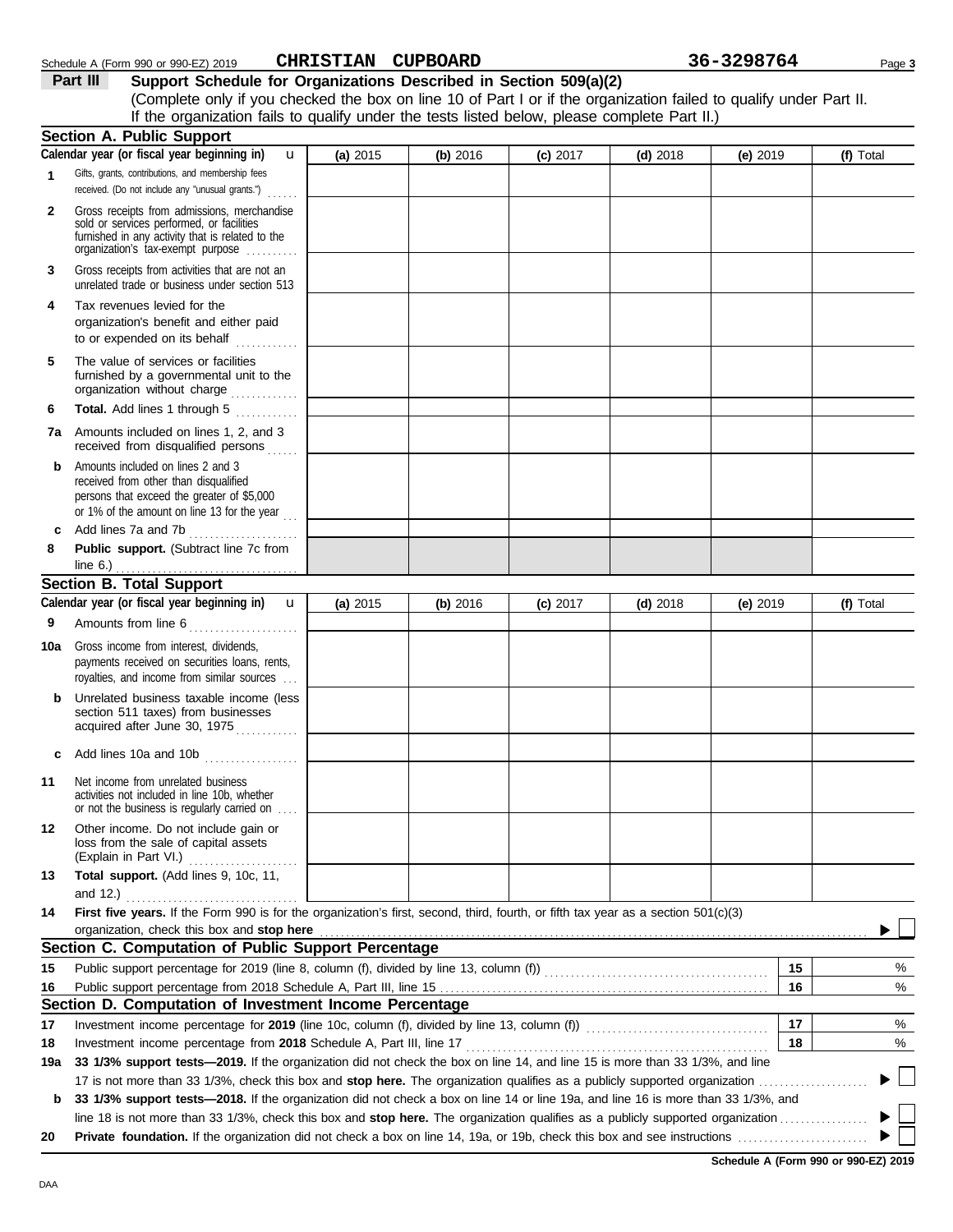**Section A. All Supporting Organizations**

**Yes No 1 2 3a 3b 3c 4a 4b 4c 5a 5b 5c 6 7 8**

Are all of the organization's supported organizations listed by name in the organization's governing documents? *If "No," describe in Part VI how the supported organizations are designated. If designated by class or purpose, describe the designation. If historic and continuing relationship, explain.* Did the organization have any supported organization that does not have an IRS determination of status under section 509(a)(1) or (2)? *If "Yes," explain in Part VI how the organization determined that the supported organization was described in section 509(a)(1) or (2).* **1 2 3a** Did the organization have a supported organization described in section 501(c)(4), (5), or (6)? *If "Yes," answer* **b c** Did the organization ensure that all support to such organizations was used exclusively for section 170(c)(2)(B) **4a b** Did the organization have ultimate control and discretion in deciding whether to make grants to the foreign **c** Did the organization support any foreign supported organization that does not have an IRS determination **5a** Did the organization add, substitute, or remove any supported organizations during the tax year? *If "Yes,"* **b c 6 7 8 9a b c 10a b** *(b) and (c) below.* Did the organization confirm that each supported organization qualified under section 501(c)(4), (5), or (6) and satisfied the public support tests under section 509(a)(2)? *If "Yes," describe in Part VI when and how the organization made the determination.* purposes? *If "Yes," explain in Part VI what controls the organization put in place to ensure such use.* Was any supported organization not organized in the United States ("foreign supported organization")? *If "Yes," and if you checked 12a or 12b in Part I, answer (b) and (c) below.* supported organization? *If "Yes," describe in Part VI how the organization had such control and discretion despite being controlled or supervised by or in connection with its supported organizations.* under sections 501(c)(3) and 509(a)(1) or (2)? *If "Yes," explain in Part VI what controls the organization used to ensure that all support to the foreign supported organization was used exclusively for section 170(c)(2)(B) purposes. answer (b) and (c) below (if applicable). Also, provide detail in Part VI, including (i) the names and EIN numbers of the supported organizations added, substituted, or removed; (ii) the reasons for each such action; (iii) the authority under the organization's organizing document authorizing such action; and (iv) how the action was accomplished (such as by amendment to the organizing document).* **Type I or Type II only.** Was any added or substituted supported organization part of a class already designated in the organization's organizing document? **Substitutions only.** Was the substitution the result of an event beyond the organization's control? Did the organization provide support (whether in the form of grants or the provision of services or facilities) to anyone other than (i) its supported organizations, (ii) individuals that are part of the charitable class benefited by one or more of its supported organizations, or (iii) other supporting organizations that also support or benefit one or more of the filing organization's supported organizations? *If "Yes," provide detail in Part VI.* Did the organization provide a grant, loan, compensation, or other similar payment to a substantial contributor (as defined in section 4958(c)(3)(C)), a family member of a substantial contributor, or a 35% controlled entity with regard to a substantial contributor? *If "Yes," complete Part I of Schedule L (Form 990 or 990-EZ).* Did the organization make a loan to a disqualified person (as defined in section 4958) not described in line 7? *If "Yes," complete Part I of Schedule L (Form 990 or 990-EZ).* Was the organization controlled directly or indirectly at any time during the tax year by one or more disqualified persons as defined in section 4946 (other than foundation managers and organizations described in section 509(a)(1) or (2))? *If "Yes," provide detail in Part VI.* Did one or more disqualified persons (as defined in line 9a) hold a controlling interest in any entity in which the supporting organization had an interest? *If "Yes," provide detail in Part VI.* Did a disqualified person (as defined in line 9a) have an ownership interest in, or derive any personal benefit from, assets in which the supporting organization also had an interest? *If "Yes," provide detail in Part VI.* Was the organization subject to the excess business holdings rules of section 4943 because of section 4943(f) (regarding certain Type II supporting organizations, and all Type III non-functionally integrated supporting organizations)? *If "Yes," answer 10b below.* Did the organization have any excess business holdings in the tax year? *(Use Schedule C, Form 4720, to determine whether the organization had excess business holdings.)* **9a 9b 9c 10a 10b**

**Schedule A (Form 990 or 990-EZ) 2019**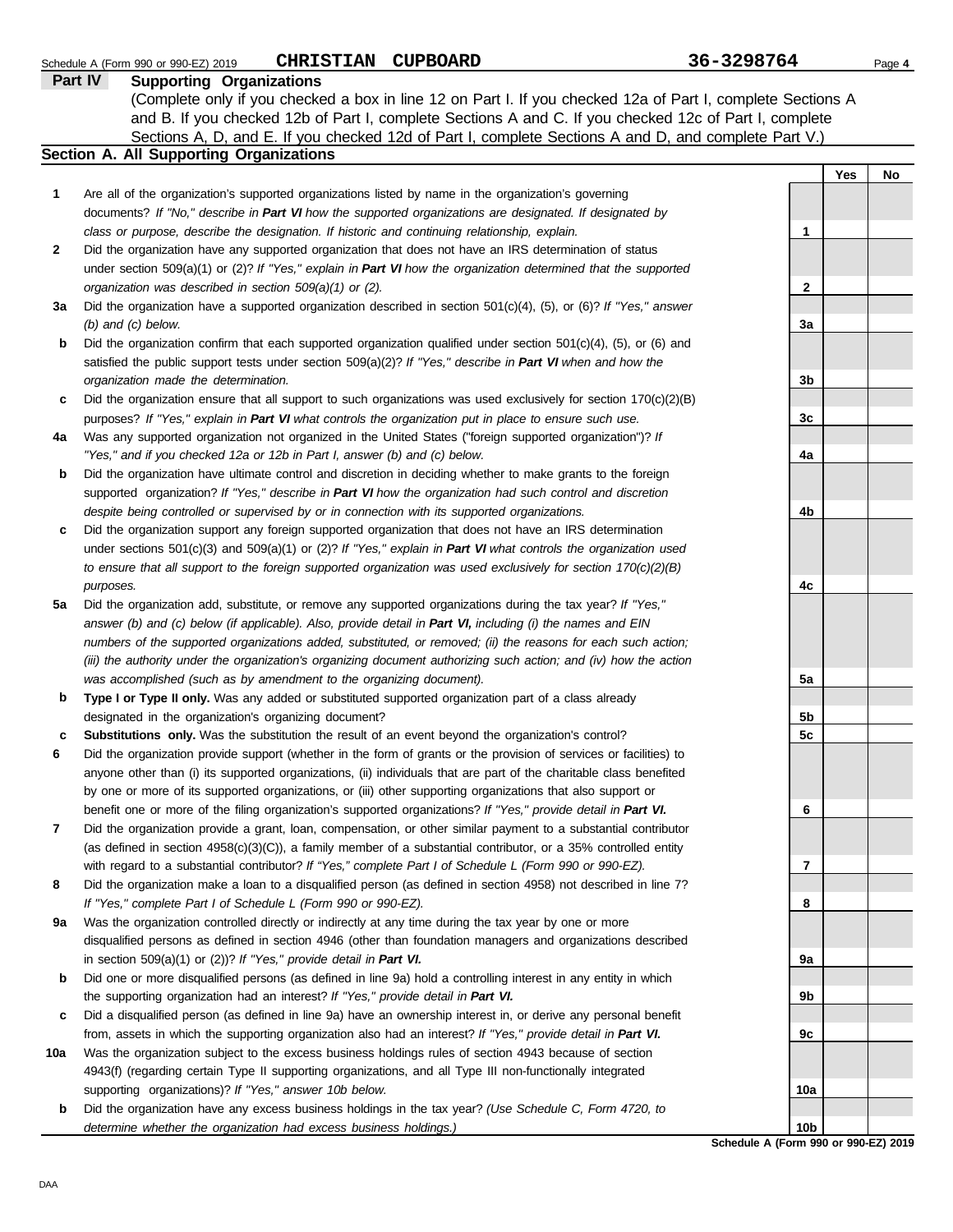|              | CHRISTIAN CUPBOARD<br>Schedule A (Form 990 or 990-EZ) 2019                                                              | 36-3298764      |            | Page 5 |
|--------------|-------------------------------------------------------------------------------------------------------------------------|-----------------|------------|--------|
|              | Part IV<br><b>Supporting Organizations (continued)</b>                                                                  |                 |            |        |
|              |                                                                                                                         |                 | <b>Yes</b> | No     |
| 11           | Has the organization accepted a gift or contribution from any of the following persons?                                 |                 |            |        |
|              | a A person who directly or indirectly controls, either alone or together with persons described in (b) and (c)          |                 |            |        |
|              | below, the governing body of a supported organization?                                                                  | 11a             |            |        |
|              | <b>b</b> A family member of a person described in (a) above?                                                            | 11 <sub>b</sub> |            |        |
|              | c A 35% controlled entity of a person described in (a) or (b) above? If "Yes" to a, b, or c, provide detail in Part VI. | 11c             |            |        |
|              | Section B. Type I Supporting Organizations                                                                              |                 |            |        |
|              |                                                                                                                         |                 | Yes        | No     |
| 1            | Did the directors, trustees, or membership of one or more supported organizations have the power to                     |                 |            |        |
|              | regularly appoint or elect at least a majority of the organization's directors or trustees at all times during the      |                 |            |        |
|              | tax year? If "No," describe in Part VI how the supported organization(s) effectively operated, supervised, or           |                 |            |        |
|              | controlled the organization's activities. If the organization had more than one supported organization,                 |                 |            |        |
|              | describe how the powers to appoint and/or remove directors or trustees were allocated among the supported               |                 |            |        |
|              | organizations and what conditions or restrictions, if any, applied to such powers during the tax year.                  | 1               |            |        |
| $\mathbf{2}$ | Did the organization operate for the benefit of any supported organization other than the supported                     |                 |            |        |
|              | organization(s) that operated, supervised, or controlled the supporting organization? If "Yes," explain in Part         |                 |            |        |
|              | VI how providing such benefit carried out the purposes of the supported organization(s) that operated,                  |                 |            |        |
|              | supervised, or controlled the supporting organization.                                                                  | $\mathbf{2}$    |            |        |
|              |                                                                                                                         |                 |            |        |
|              | Section C. Type II Supporting Organizations                                                                             |                 |            |        |
|              |                                                                                                                         |                 | Yes        | No     |
| 1            | Were a majority of the organization's directors or trustees during the tax year also a majority of the directors        |                 |            |        |
|              | or trustees of each of the organization's supported organization(s)? If "No," describe in Part VI how control           |                 |            |        |
|              | or management of the supporting organization was vested in the same persons that controlled or managed                  |                 |            |        |
|              | the supported organization(s).                                                                                          | 1               |            |        |
|              | Section D. All Type III Supporting Organizations                                                                        |                 |            |        |
|              |                                                                                                                         |                 | Yes        | No     |
| 1            | Did the organization provide to each of its supported organizations, by the last day of the fifth month of the          |                 |            |        |
|              | organization's tax year, (i) a written notice describing the type and amount of support provided during the prior tax   |                 |            |        |
|              | year, (ii) a copy of the Form 990 that was most recently filed as of the date of notification, and (iii) copies of the  |                 |            |        |
|              | organization's governing documents in effect on the date of notification, to the extent not previously provided?        | 1               |            |        |
| 2            | Were any of the organization's officers, directors, or trustees either (i) appointed or elected by the supported        |                 |            |        |
|              | organization(s) or (ii) serving on the governing body of a supported organization? If "No," explain in Part VI how      |                 |            |        |
|              | the organization maintained a close and continuous working relationship with the supported organization(s).             | $\mathbf{2}$    |            |        |
| 3            | By reason of the relationship described in (2), did the organization's supported organizations have a                   |                 |            |        |
|              | significant voice in the organization's investment policies and in directing the use of the organization's              |                 |            |        |
|              | income or assets at all times during the tax year? If "Yes," describe in Part VI the role the organization's            |                 |            |        |
|              | supported organizations played in this regard.<br>Section E. Type III Functionally-Integrated Supporting Organizations  | 3               |            |        |

**1** *Check the box next to the method that the organization used to satisfy the Integral Part Test during the year (see instructions).*

The organization satisfied the Activities Test. *Complete line 2 below.* **a**

The organization is the parent of each of its supported organizations. *Complete line 3 below.*

The organization supported a governmental entity. *Describe in Part VI how you supported a government entity (see instructions).* **c**

- **a** Did substantially all of the organization's activities during the tax year directly further the exempt purposes of the supported organization(s) to which the organization was responsive? *If "Yes," then in Part VI identify those supported organizations and explain how these activities directly furthered their exempt purposes, how the organization was responsive to those supported organizations, and how the organization determined that these activities constituted substantially all of its activities.*
- **b** Did the activities described in (a) constitute activities that, but for the organization's involvement, one or more of the organization's supported organization(s) would have been engaged in? *If "Yes," explain in Part VI the reasons for the organization's position that its supported organization(s) would have engaged in these activities but for the organization's involvement.*
- **3** Parent of Supported Organizations. *Answer (a) and (b) below.*
- **a** Did the organization have the power to regularly appoint or elect a majority of the officers, directors, or trustees of each of the supported organizations? *Provide details in Part VI.*
- **b** Did the organization exercise a substantial degree of direction over the policies, programs, and activities of each of its supported organizations? *If "Yes," describe in Part VI the role played by the organization in this regard.*

**Yes No 2a 2b 3a 3b**

**b**

**<sup>2</sup>** Activities Test. *Answer (a) and (b) below.*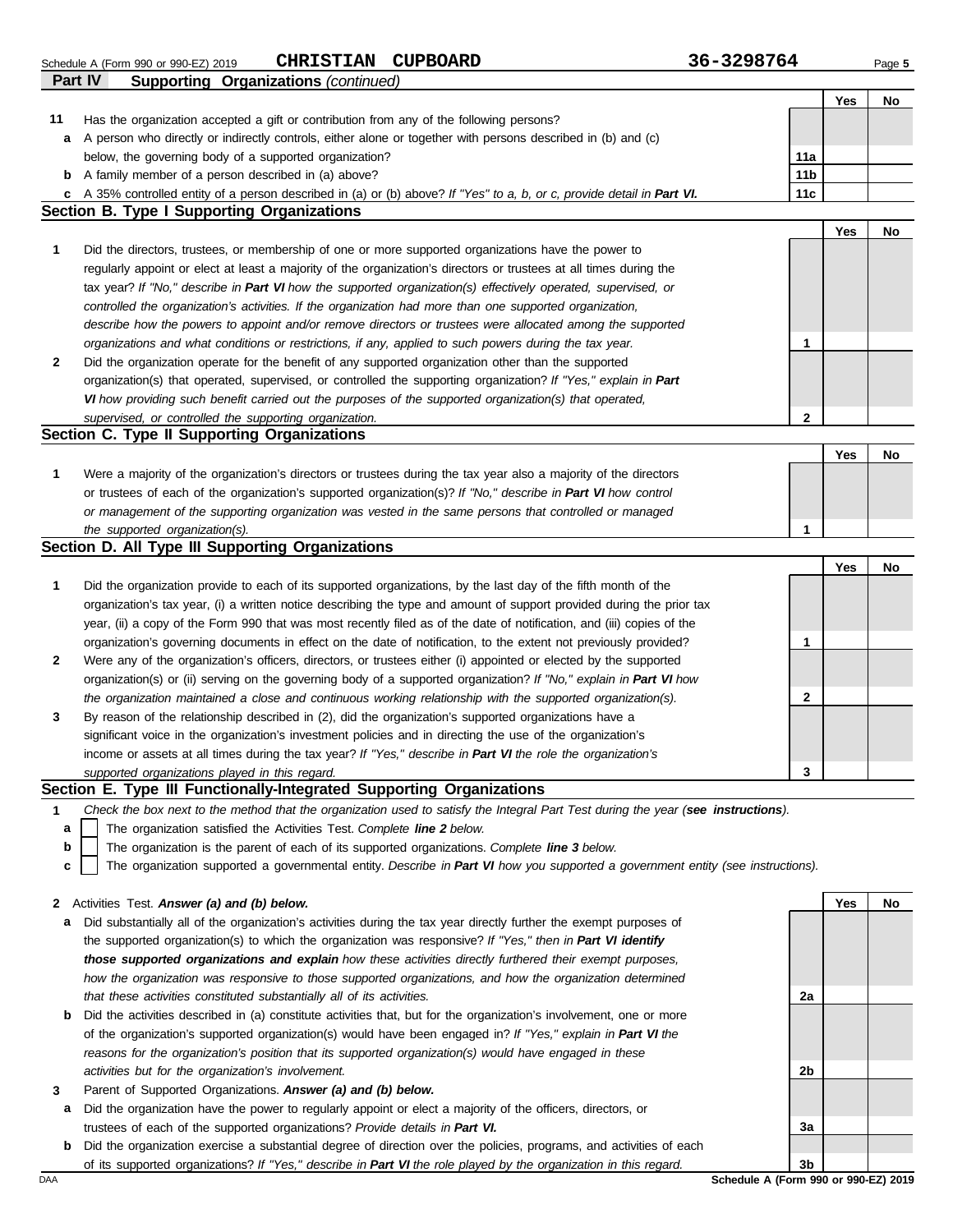| Check here if the organization satisfied the Integral Part Test as a qualifying trust on Nov. 20, 1970 (explain in Part VI). See<br>$\mathbf{1}$ |                |                |                                |
|--------------------------------------------------------------------------------------------------------------------------------------------------|----------------|----------------|--------------------------------|
| instructions. All other Type III non-functionally integrated supporting organizations must complete Sections A through E.                        |                |                |                                |
| Section A - Adjusted Net Income                                                                                                                  |                | (A) Prior Year | (B) Current Year<br>(optional) |
| Net short-term capital gain<br>1                                                                                                                 | 1              |                |                                |
| $\mathbf{2}$<br>Recoveries of prior-year distributions                                                                                           | $\mathbf{2}$   |                |                                |
| 3<br>Other gross income (see instructions)                                                                                                       | 3              |                |                                |
| Add lines 1 through 3.<br>4                                                                                                                      | 4              |                |                                |
| 5<br>Depreciation and depletion                                                                                                                  | 5              |                |                                |
| Portion of operating expenses paid or incurred for production or<br>6                                                                            |                |                |                                |
| collection of gross income or for management, conservation, or                                                                                   |                |                |                                |
| maintenance of property held for production of income (see instructions)                                                                         | 6              |                |                                |
| Other expenses (see instructions)<br>7                                                                                                           | $\overline{7}$ |                |                                |
| Adjusted Net Income (subtract lines 5, 6, and 7 from line 4)<br>8                                                                                | 8              |                |                                |
| <b>Section B - Minimum Asset Amount</b>                                                                                                          |                | (A) Prior Year | (B) Current Year<br>(optional) |
| Aggregate fair market value of all non-exempt-use assets (see<br>1                                                                               |                |                |                                |
| instructions for short tax year or assets held for part of year):                                                                                |                |                |                                |
| <b>a</b> Average monthly value of securities                                                                                                     | 1a             |                |                                |
| <b>b</b> Average monthly cash balances                                                                                                           | 1 <sub>b</sub> |                |                                |
| Fair market value of other non-exempt-use assets<br>c.                                                                                           | 1 <sub>c</sub> |                |                                |
| <b>Total</b> (add lines 1a, 1b, and 1c)<br>d                                                                                                     | 1 <sub>d</sub> |                |                                |
| <b>Discount</b> claimed for blockage or other<br>е                                                                                               |                |                |                                |
| factors (explain in detail in Part VI):                                                                                                          |                |                |                                |
| $\mathbf{2}$<br>Acquisition indebtedness applicable to non-exempt-use assets                                                                     | $\mathbf{2}$   |                |                                |
| Subtract line 2 from line 1d.<br>3                                                                                                               | 3              |                |                                |
| Cash deemed held for exempt use. Enter 1-1/2% of line 3 (for greater amount,<br>4                                                                |                |                |                                |
| see instructions).                                                                                                                               | 4              |                |                                |
| 5.<br>Net value of non-exempt-use assets (subtract line 4 from line 3)                                                                           | 5              |                |                                |
| 6<br>.035. Multiply line 5 by                                                                                                                    | 6              |                |                                |
| 7<br>Recoveries of prior-year distributions                                                                                                      | $\overline{7}$ |                |                                |
| Minimum Asset Amount (add line 7 to line 6)<br>8                                                                                                 | 8              |                |                                |
| Section C - Distributable Amount                                                                                                                 |                |                | <b>Current Year</b>            |
| Adjusted net income for prior year (from Section A, line 8, Column A)<br>1                                                                       | $\mathbf{1}$   |                |                                |
| Enter 85% of line 1.<br>$\mathbf{2}$                                                                                                             | $\mathbf{2}$   |                |                                |
| 3<br>Minimum asset amount for prior year (from Section B, line 8, Column A)                                                                      | 3              |                |                                |
| 4<br>Enter greater of line 2 or line 3.                                                                                                          | 4              |                |                                |
| 5<br>Income tax imposed in prior year                                                                                                            | 5              |                |                                |
| <b>Distributable Amount.</b> Subtract line 5 from line 4, unless subject to<br>6                                                                 |                |                |                                |
| emergency temporary reduction (see instructions).                                                                                                | 6              |                |                                |

**7** | Check here if the current year is the organization's first as a non-functionally integrated Type III supporting organization (see instructions).

**Schedule A (Form 990 or 990-EZ) 2019**

### **Part V Type III Non-Functionally Integrated 509(a)(3) Supporting Organizations Schedule A (Form 990 or 990-EZ) 2019 CHRISTIAN CUPBOARD 1998 10 12 136 - 3298764** Page 6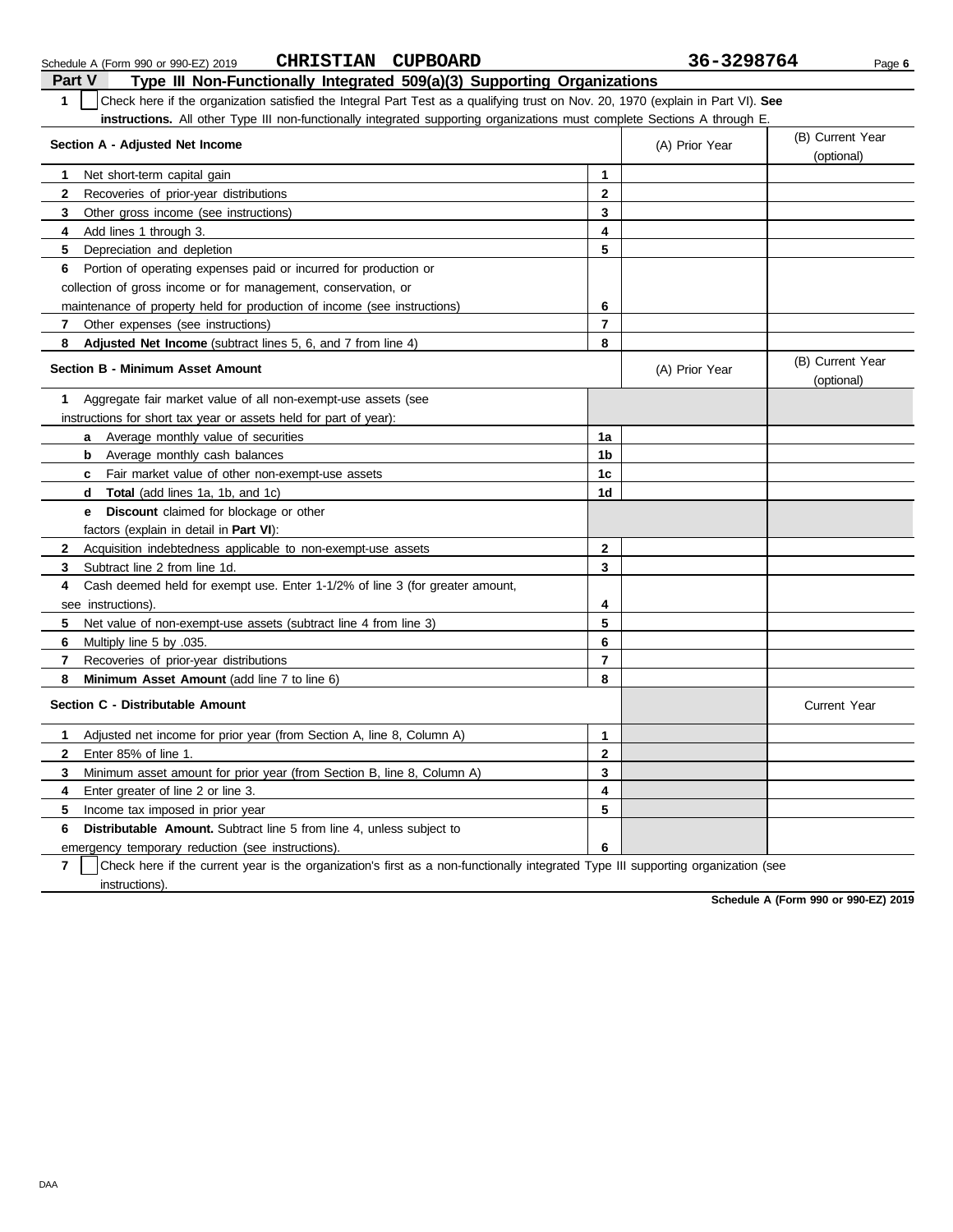# **Schedule A (Form 990 or 990-EZ) 2019 CHRISTIAN CUPBOARD 1998 10 12 136 - 3298764** Page 7

| <b>CHRISTIAN CUPBOARD</b><br>Schedule A (Form 990 or 990-EZ) 2019<br>Part V<br>Type III Non-Functionally Integrated 509(a)(3) Supporting Organizations (continued) |                                                  | 36-3298764                                    | Page 7                                           |  |  |  |  |  |  |
|--------------------------------------------------------------------------------------------------------------------------------------------------------------------|--------------------------------------------------|-----------------------------------------------|--------------------------------------------------|--|--|--|--|--|--|
| <b>Section D - Distributions</b>                                                                                                                                   |                                                  |                                               | <b>Current Year</b>                              |  |  |  |  |  |  |
|                                                                                                                                                                    |                                                  |                                               |                                                  |  |  |  |  |  |  |
| 1<br>Amounts paid to supported organizations to accomplish exempt purposes                                                                                         |                                                  |                                               |                                                  |  |  |  |  |  |  |
| Amounts paid to perform activity that directly furthers exempt purposes of supported<br>$\mathbf{2}$                                                               | organizations, in excess of income from activity |                                               |                                                  |  |  |  |  |  |  |
|                                                                                                                                                                    |                                                  |                                               |                                                  |  |  |  |  |  |  |
| Administrative expenses paid to accomplish exempt purposes of supported organizations<br>3                                                                         |                                                  |                                               |                                                  |  |  |  |  |  |  |
| 4<br>Amounts paid to acquire exempt-use assets                                                                                                                     |                                                  |                                               |                                                  |  |  |  |  |  |  |
| 5<br>Qualified set-aside amounts (prior IRS approval required)                                                                                                     |                                                  |                                               |                                                  |  |  |  |  |  |  |
| 6<br>Other distributions (describe in Part VI). See instructions.                                                                                                  |                                                  |                                               |                                                  |  |  |  |  |  |  |
| 7<br>Total annual distributions. Add lines 1 through 6.                                                                                                            |                                                  |                                               |                                                  |  |  |  |  |  |  |
| 8<br>Distributions to attentive supported organizations to which the organization is responsive                                                                    |                                                  |                                               |                                                  |  |  |  |  |  |  |
| (provide details in Part VI). See instructions.                                                                                                                    |                                                  |                                               |                                                  |  |  |  |  |  |  |
| Distributable amount for 2019 from Section C, line 6<br>9                                                                                                          |                                                  |                                               |                                                  |  |  |  |  |  |  |
| 10<br>Line 8 amount divided by line 9 amount                                                                                                                       |                                                  |                                               |                                                  |  |  |  |  |  |  |
| Section E - Distribution Allocations (see instructions)                                                                                                            | (i)<br><b>Excess Distributions</b>               | (ii)<br><b>Underdistributions</b><br>Pre-2019 | (iii)<br><b>Distributable</b><br>Amount for 2019 |  |  |  |  |  |  |
| Distributable amount for 2019 from Section C. line 6<br>1                                                                                                          |                                                  |                                               |                                                  |  |  |  |  |  |  |
| $\mathbf{2}$<br>Underdistributions, if any, for years prior to 2019                                                                                                |                                                  |                                               |                                                  |  |  |  |  |  |  |
| (reasonable cause required-explain in Part VI). See                                                                                                                |                                                  |                                               |                                                  |  |  |  |  |  |  |
| instructions.                                                                                                                                                      |                                                  |                                               |                                                  |  |  |  |  |  |  |
| Excess distributions carryover, if any, to 2019<br>3                                                                                                               |                                                  |                                               |                                                  |  |  |  |  |  |  |
|                                                                                                                                                                    |                                                  |                                               |                                                  |  |  |  |  |  |  |
|                                                                                                                                                                    |                                                  |                                               |                                                  |  |  |  |  |  |  |
|                                                                                                                                                                    |                                                  |                                               |                                                  |  |  |  |  |  |  |
|                                                                                                                                                                    |                                                  |                                               |                                                  |  |  |  |  |  |  |
|                                                                                                                                                                    |                                                  |                                               |                                                  |  |  |  |  |  |  |
| f Total of lines 3a through e                                                                                                                                      |                                                  |                                               |                                                  |  |  |  |  |  |  |
| g Applied to underdistributions of prior years                                                                                                                     |                                                  |                                               |                                                  |  |  |  |  |  |  |
| h Applied to 2019 distributable amount                                                                                                                             |                                                  |                                               |                                                  |  |  |  |  |  |  |
| Carryover from 2014 not applied (see instructions)                                                                                                                 |                                                  |                                               |                                                  |  |  |  |  |  |  |
| Remainder. Subtract lines 3g, 3h, and 3i from 3f.                                                                                                                  |                                                  |                                               |                                                  |  |  |  |  |  |  |
| Distributions for 2019 from<br>4                                                                                                                                   |                                                  |                                               |                                                  |  |  |  |  |  |  |
| \$<br>Section D, line 7:                                                                                                                                           |                                                  |                                               |                                                  |  |  |  |  |  |  |
| a Applied to underdistributions of prior years                                                                                                                     |                                                  |                                               |                                                  |  |  |  |  |  |  |
| <b>b</b> Applied to 2019 distributable amount                                                                                                                      |                                                  |                                               |                                                  |  |  |  |  |  |  |
| <b>c</b> Remainder. Subtract lines 4a and 4b from 4.                                                                                                               |                                                  |                                               |                                                  |  |  |  |  |  |  |
| Remaining underdistributions for years prior to 2019, if<br>5                                                                                                      |                                                  |                                               |                                                  |  |  |  |  |  |  |
| any. Subtract lines 3g and 4a from line 2. For result                                                                                                              |                                                  |                                               |                                                  |  |  |  |  |  |  |
| greater than zero, explain in Part VI. See instructions.                                                                                                           |                                                  |                                               |                                                  |  |  |  |  |  |  |
| Remaining underdistributions for 2019. Subtract lines 3h<br>6                                                                                                      |                                                  |                                               |                                                  |  |  |  |  |  |  |
| and 4b from line 1. For result greater than zero, explain in                                                                                                       |                                                  |                                               |                                                  |  |  |  |  |  |  |
| Part VI. See instructions.                                                                                                                                         |                                                  |                                               |                                                  |  |  |  |  |  |  |
| Excess distributions carryover to 2020. Add lines 3j<br>7                                                                                                          |                                                  |                                               |                                                  |  |  |  |  |  |  |
| and 4c.                                                                                                                                                            |                                                  |                                               |                                                  |  |  |  |  |  |  |
| Breakdown of line 7:<br>8                                                                                                                                          |                                                  |                                               |                                                  |  |  |  |  |  |  |
|                                                                                                                                                                    |                                                  |                                               |                                                  |  |  |  |  |  |  |
| <b>b</b> Excess from 2016                                                                                                                                          |                                                  |                                               |                                                  |  |  |  |  |  |  |
|                                                                                                                                                                    |                                                  |                                               |                                                  |  |  |  |  |  |  |
| d Excess from 2018.                                                                                                                                                |                                                  |                                               |                                                  |  |  |  |  |  |  |
| e Excess from 2019                                                                                                                                                 |                                                  |                                               |                                                  |  |  |  |  |  |  |

**Schedule A (Form 990 or 990-EZ) 2019**